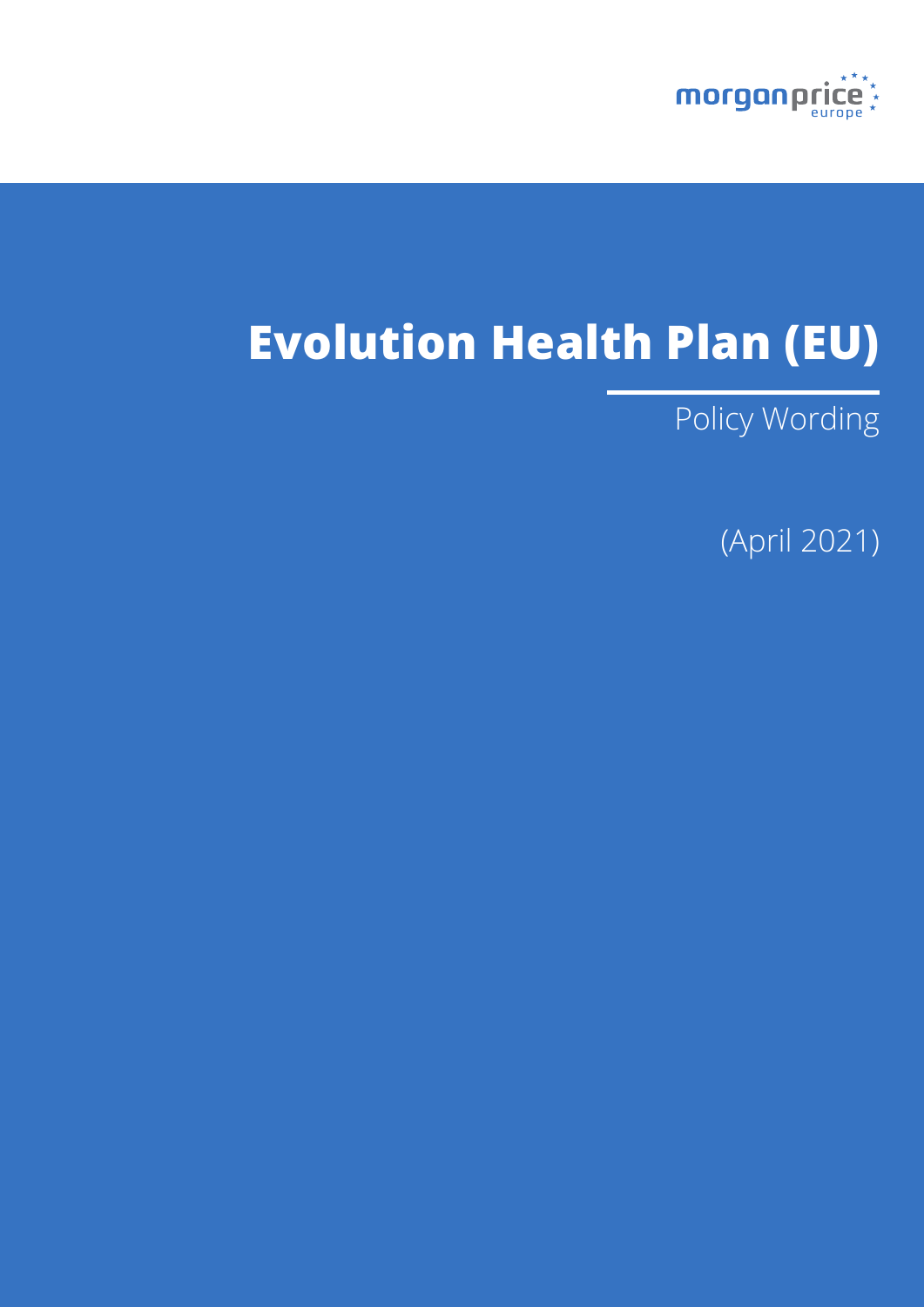

## **Contents**

## **1. Introduction to your policy**

- a. Contract of insurance
- b. Provision of insurance services and benefits
- c. Understanding the scope of your insurance
- d. Our promise of service
- e. Cooling-off period
- f. Queries on your policy
- g. Data Protection & Privacy Notice

## **2. Eligibility**

- a. Who can apply
- b. Conditions of acceptance
- c. Declarations and changes

### **3. Underwriting**

- a. Full Medical Underwriting (FMU)
- b. Moratorium Underwriting

### **4. How to claim**

- a. Emergency assistance/evacuation claims
- b. Claims requiring pre-authorisation
- c. Reimbursement claims
- d. General claims guidance notes
- e. Settlement of your claim

## **5. Words and phrases used in this policy**

## **6. General exclusions**

## **7. General policy administration**

- a. Commencement of cover
- b. Adding or removing your dependants
- c. Maintaining cover
- d. Alterations to your policy
- e. Changing your plan type
- f. Policy duration and premium payment
- g. Temporary return to home country
- h. Cancelling your policy
- i. Termination
- j. Death of a principle member
- k. Other insurance
- l. Subrogation
- m. Help and intervention
- n. Compliance
- o. Governing law

## **8. How to make a complaint**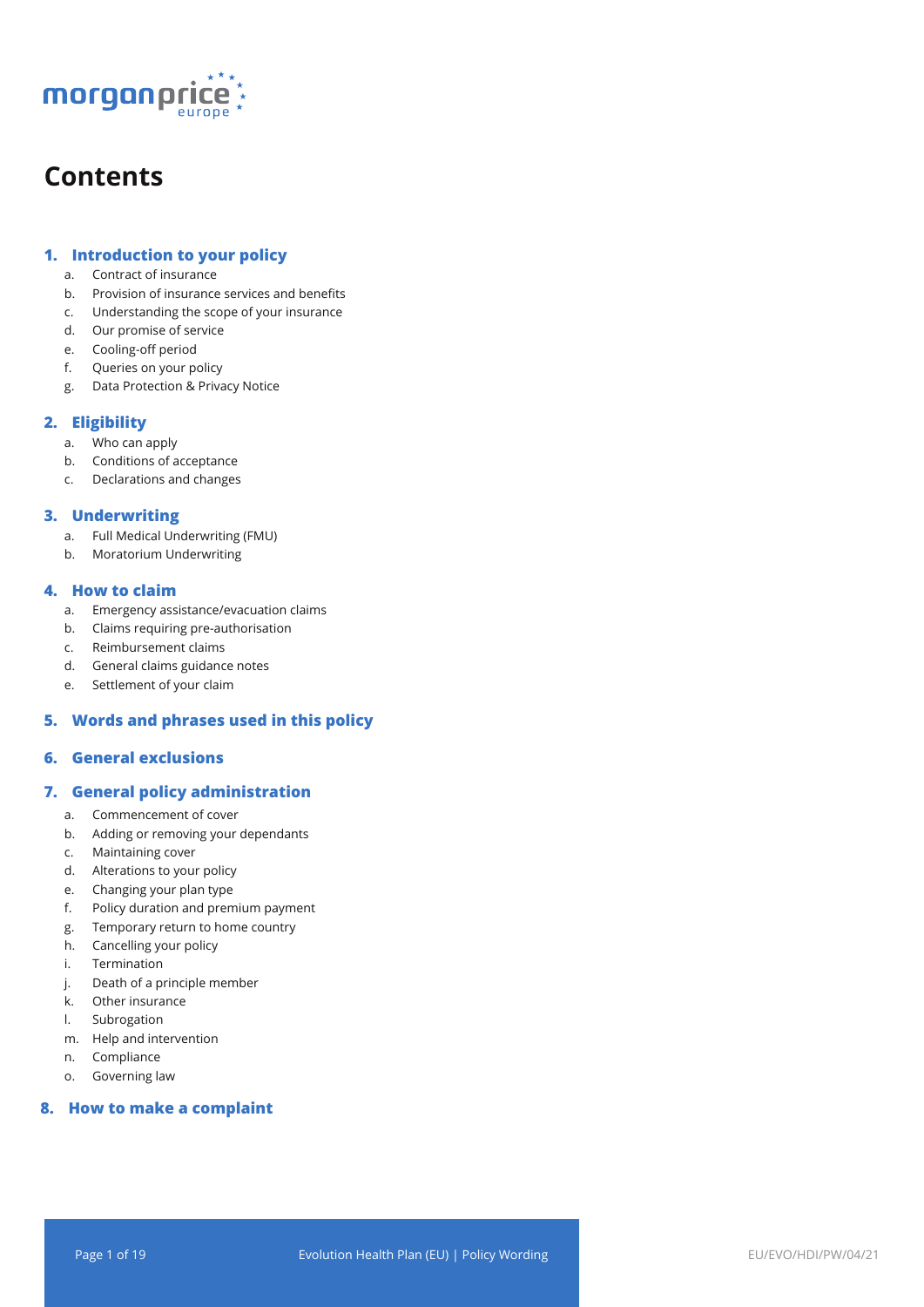## morganpri

## **1 Introduction to your policy**

Welcome and thank you for choosing the Evolution Health Plan from Morgan Price (Europe) ApS to look after your health insurance needs.

Please check your certificate of insurance to make sure that all of the details shown are correct. If any changes need to be made, please let us know immediately.

Take a few moments to look through your policy including the detailed benefit schedule to make sure you fully understand what is covered by your insurance policy.

Your policy has been written using plain language wherever possible and has been designed to set out all the features and benefits of the Evolution Health Plan in a straightforward and easy to understand format.

If there is any aspect of the Evolution Health Plan that you are unsure about, please do not hesitate to contact us.

#### **a. Contract of insurance**

The application form you completed, together with any additional information provided, this policy wording, the certificate of insurance, any endorsements applied to the policy and the detailed benefit schedule, are all part of the contract of insurance between you and the Insurer and should be read as one document.

Provided the required amount of premium is paid on the due date, we will provide you and the persons listed in the certificate of insurance with the benefits set out in the detailed benefit schedule attached to your certificate of insurance.

The insurance is effective only after we have issued written confirmation that the applicant has been accepted for cover and becomes, and remains, insured in accordance with the terms and conditions set out in this policy.

#### **b. Provision of insurance services and benefits**

This is a list of the different parties involved in providing the insurance services and benefits under this policy:

- This is a Morgan Price (Europe) ApS policy. Morgan Price is responsible for the plan design, sales, administration (including issue of policy documents and collection of premiums) and general management of this policy.
- The policy is underwritten by HDI Global Specialty SE of Podbielskistraße 396, 30696 Hannover, Germany, which is authorised to carry on general insurance business and

is authorised and regulated by BaFin (the German Federal Financial Supervisory Authority) and is authorised to carry on business of insurance under the provisions of freedom to provide services in connection with Class 1 – Accident and Class 2 – Sickness, in all the member states of the European Union and of the European Economic Area.

• Morgan Price (Europe) ApS is the entity appointed by the Insurer to provide the services relating to claims handling, case management and evacuation and assistance on this policy.

#### **c. Understanding the scope of your insurance**

You will find details of what is covered and what is not covered in the detailed benefit schedule. Please make sure you read this carefully to understand what is covered and where waiting periods may apply to benefits.

In addition, within this policy wording, there is a list of general exclusions that apply to this policy.

#### **d. Our promise of service**

As a valued customer you have important rights and entitlements. You are entitled to expect:

- **• Politeness and courtesy.**
- **• Helpful advice and guidance.**
- **• Confidentiality.**
- **• Professional and efficient service.**

At Morgan Price (Europe) ApS, each of our customers is important to us and we believe you have the right to a fair, swift and courteous service at all times. We will always aim to provide you with a professional, confidential and efficient service no matter what your query is.

However, we do appreciate that occasionally things can go wrong. We take all complaints seriously and aim to resolve them fairly and promptly. The information in the how to make a complaint section explains how you can complain and how we will deal with your complaint.

#### **e. Cooling-off period**

If having purchased this insurance, you decide that it does not meet your needs, please confirm in writing to info@morgan-price. eu within 14 days of receipt of your documentation, that you wish to cancel the insurance.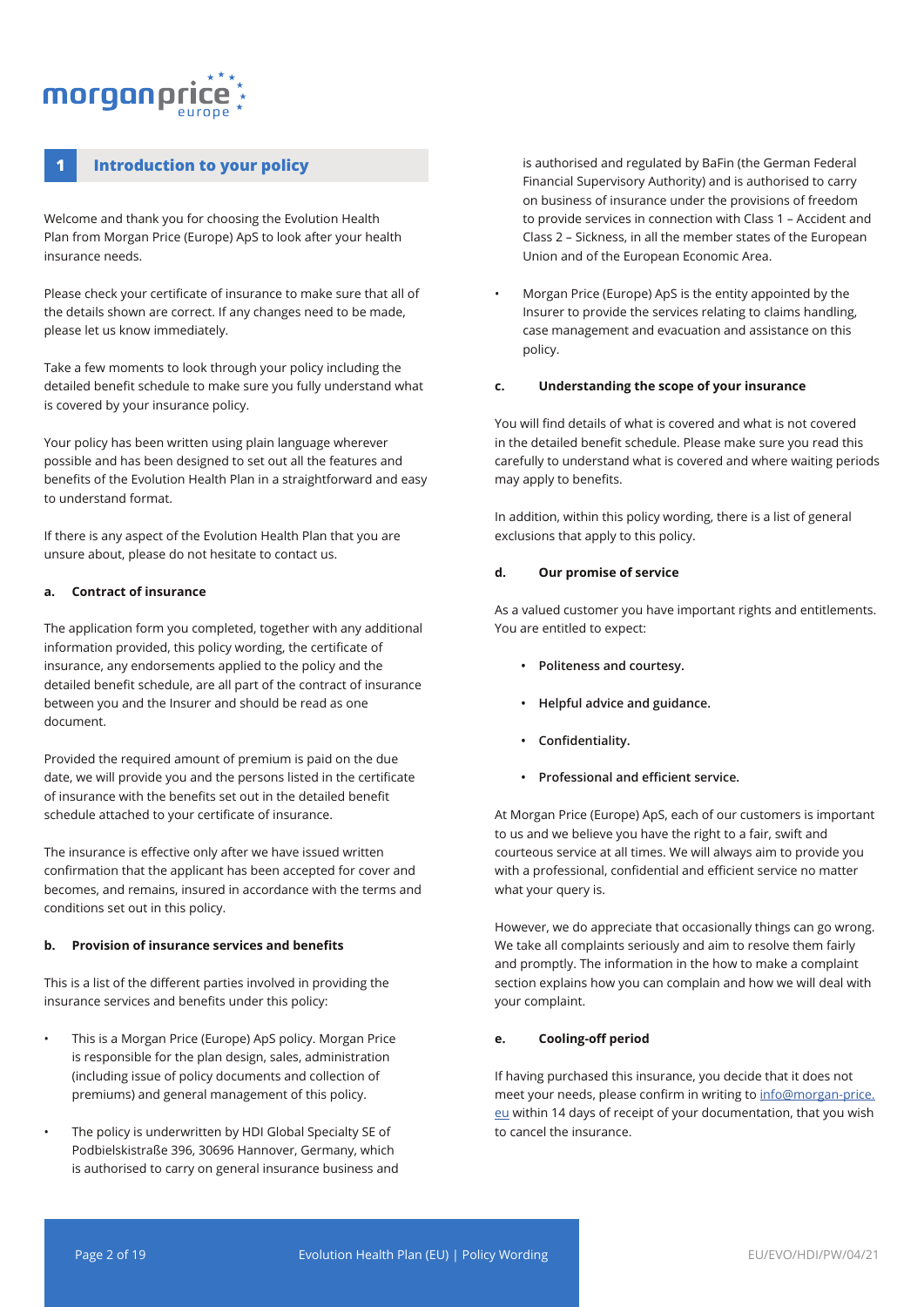

Provided no claims have been paid and/or pre-authorisation of claim costs have been issued, we will refund any premium you have paid.

#### **f. Queries on your policy**

For any queries on your policy you should contact:

**Morgan Price (Europe) ApS Nybrogade 18 3. 1203 Kobenhavn K Denmark**

**T: +44 (0) 1379 646 730**

**F: +44 (0) 1379 652 794**

#### **E: info@morgan-price.eu**

#### **g. Data Protection & Privacy Notice**

This notice explains how your data will be collected and dealt with, and your rights concerning that data. In this notice, `we', `us' or `our' refers to HDI Global Specialty SE and its agents, co-insurers and reinsurers. `You' or `your' refers to the individual whose personal data we are processing.

Personal data, or personal information, means any information about an individual from which that person can be identified. We respect your privacy and we are committed to protecting your personal data. Morgan Price (Europe) ApS, together with its insurance partner, HDI Global Specialty SE, is the joint controller and processor of your personal data.

#### **h. Responsible data controller**

HDI Global Specialty SE Podbielskistraße 396 30659 Hannover Germany Tel. +49 511 5604-2909 E-mail: contact@hdi-specialty.com

HDI Global Specialty SE is a Data Controller as defined under the EU General Data Protection Regulation ('GDPR').

You can reach our Data Protection Officer by post at the aforementioned address (please include the additional address line "Data Protection Officer") or by e-mail via our data privacy group mailbox: E-mail: privacy-hgs@hdi-specialty.com

#### **i. Personal data we may collect about you**

• Individual details such as name, address, proof of address, contact details (including emails and telephone numbers),

gender, marital status, date and place of birth, nationality, employer, job title, employment history and family details (including their relationship to you).

- Identification numbers issued by government bodies, agencies or similar such as national insurance, passport, tax identification or driving licence numbers.
- Financial information such as bank account or payment card details, income or transaction histories.
- Insurance policy information including information about quotes you receive and policies you take out.
- Credit and anti-fraud data including credit history, credit score, sanctions and criminal offences, and information received from various anti-fraud databases relating to you.
- Information about previous and current claims (including in connection with other related or unrelated insurance) which may include data about your health, criminal convictions, or special categories of personal data and, in some cases, surveillance reports.
- Technical information including your computer's IP address.
- Special categories of personal data which have additional protection under the GDPR, namely health, criminal convictions, racial or ethnic origin, political opinions, religious or philosophical beliefs, trade union membership, genetic data, biometric, or data concerning sex life or sexual orientation.
- Identification numbers issued by government bodies, agencies or similar such as national insurance, passport, tax identification or driving licence numbers.

#### **j. Where we may collect your personal data from**

We may collect your personal data from various sources:

- You (including, from time to time, recordings of your telephone calls with us)
- Your family members, employer or agent/representative (including your broker)
- Our agents, other insurers, insurance brokers, or reinsurers
- Credit reference agencies
- Websites or software applications for use on computers or mobile devices and/or social media content, tools and applications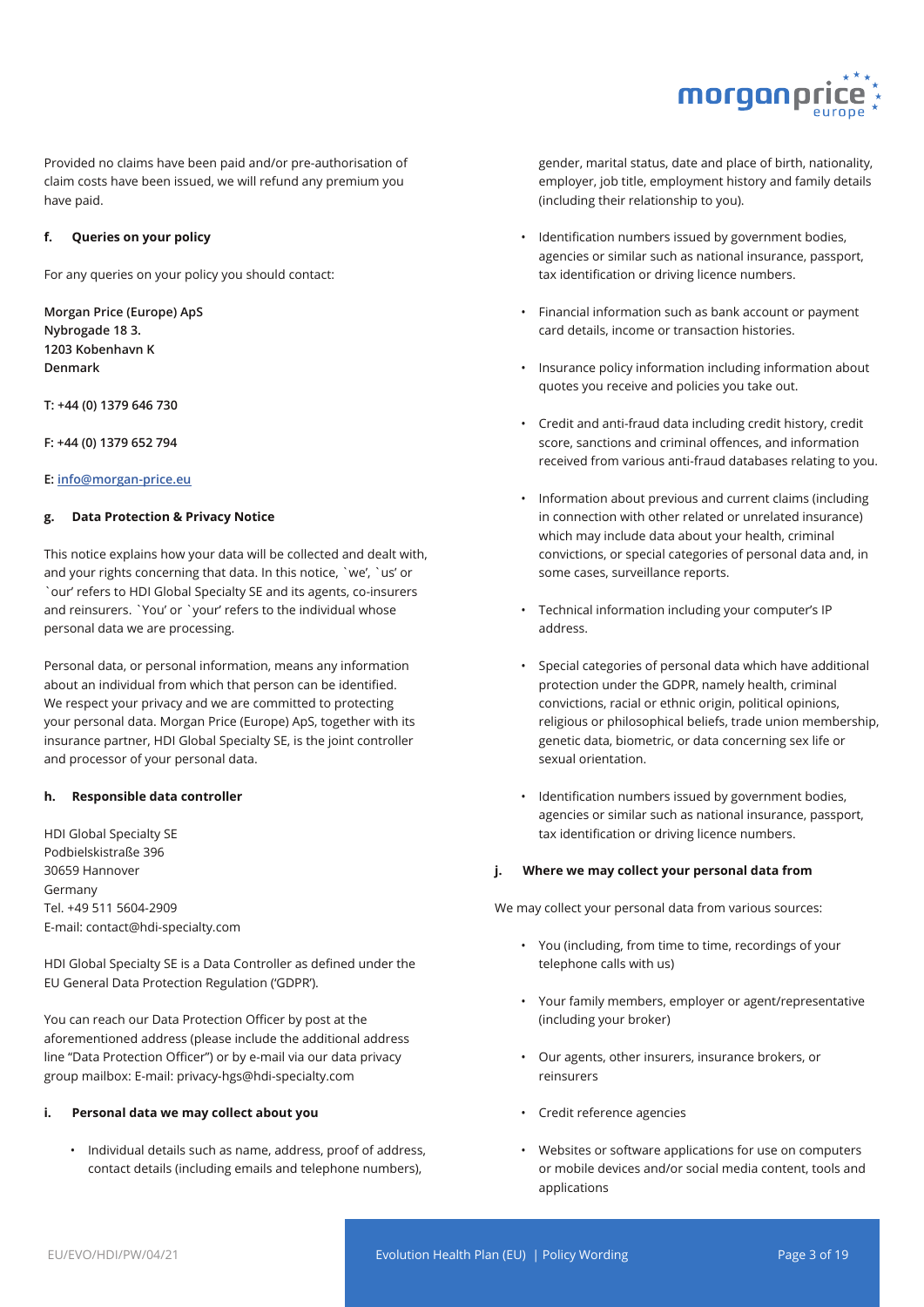

- Anti-fraud databases, sanctions lists, court judgments and other databases
- Government agencies
- Any open electoral register; or
- In the event of a claim, third parties including the other party or parties to the claim, witnesses, experts, loss adjusters, solicitors, claims handlers, translators, surveillance agents, engineers and others.

## **k. Identities of Data Controllers and Data Protection Contacts**

The operation of the insurance market means that personal data may be shared between insurance brokers, insurers, reinsurers and other market participants. You can find out the identity of the controller or controllers of your personal data in the following ways:

- If you took out the insurance yourself, get in touch with the data protection contact at your insurance broker or the entity you dealt with in taking out the insurance.
- If your employer or another organisation took out the insurance for your benefit, you should get in touch with the data protection contact at your employer or the organisation that took out the insurance.
- If you are not a policyholder or an insured under the insurance, you should get in touch with the organisation that collected your personal data.

### **l. The purposes, categories, legal grounds and recipients of our processing your personal data**

- **• Your personal data may be processed for the following purposes:** 
	- Quotation/inception:
		- Setting you up as a client, including possible fraud, sanctions, credit and anti-money laundering checks
		- Evaluating the risks and matching them to appropriate policy terms/premium
		- Payment of premium where the insured is an individual
	- Policy administration
		- Client care, including communicating with you and sending you updates
- Payments to and from individuals
- Claims processing:
	- Managing insurance and reinsurance claims
	- Defending or prosecuting legal claims or regulatory proceedings
	- Investigating or prosecuting fraud
- Renewals
	- Contacting you/the insured to renew the insurance
	- Evaluating the risks and matching them to appropriate policy terms/premium
	- Payment of premium where the insured is an individual
- Other purposes including:
	- Complying with our regulatory or legal obligations
	- Risk modelling
	- Effecting reinsurance contracts
	- Transferring books of business, company sales, restructuring and reorganisation.
- **• We may also disclose personal data to the following non-exhaustive list of entities: reinsurers, financial institutions, service providers, contractors, agents, tax authorities, law enforcement and other regulators and group companies in connection with the above purposes. You will find the current list of service providers and our companies who participate in dataprocessing operations hereon our website or by emailing privacy-hgs@hdi-specialty.com.**
- **• We process your data on one of the following legal grounds:**
	- In order to place and operate the contract(s) of insurance;
	- Where a legitimate interest to do so has been identified for which processing of your data is necessary and which balances your interest, rights and freedoms e.g. protecting you from fraud or personalising the insurance product to you; or
	- Where we have a legal obligation to do so e.g. to prevent money laundering.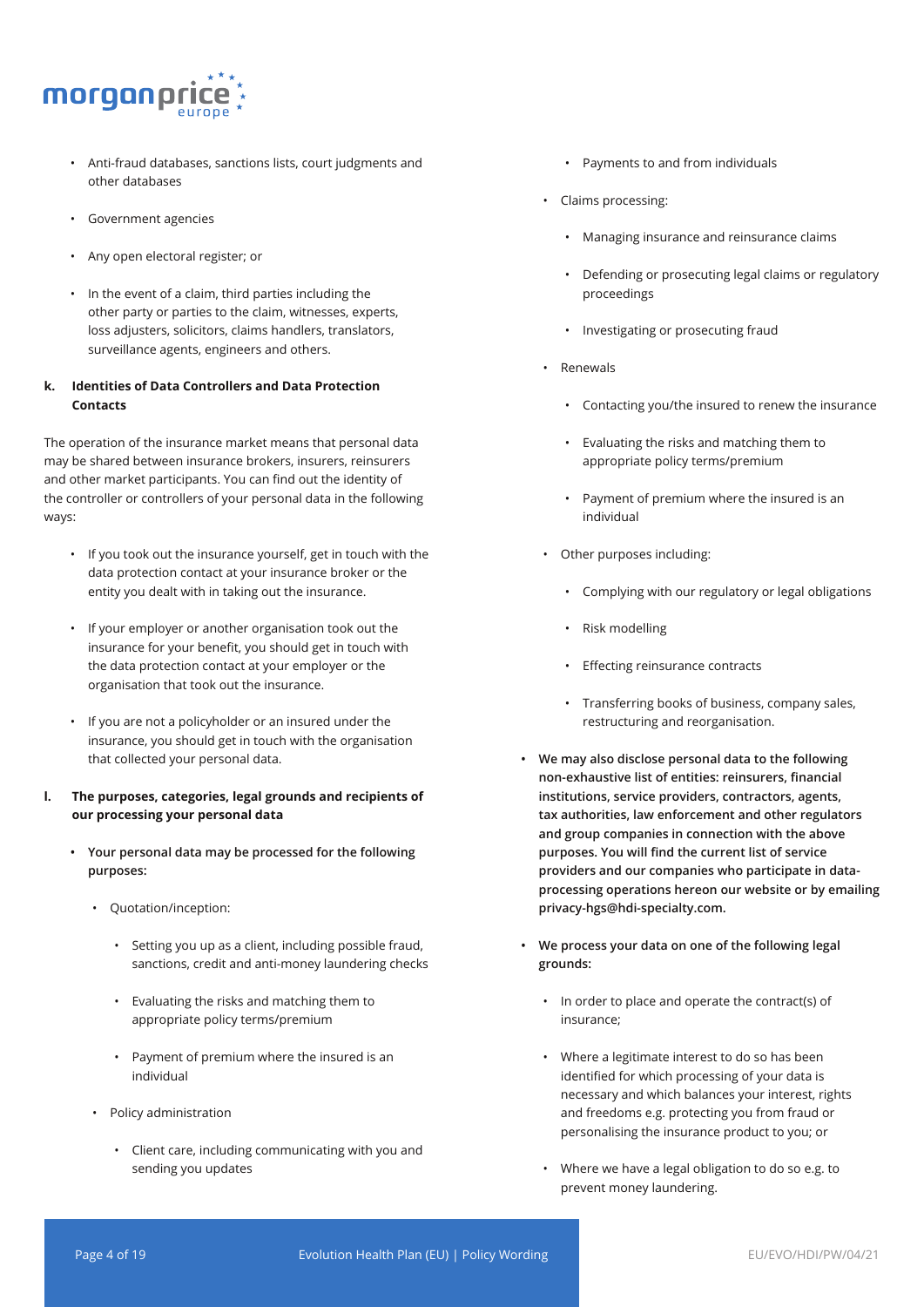

#### **m. Consent**

To provide insurance and deal with insurance claims in certain circumstances we may need to process special categories of your personal data (see 2.8 above), such as medical or criminal records. Your consent to this processing may be necessary to achieve one or more of the purposes set out above.

Where this is the case, you may withdraw your consent to such processing at any time by notifying privacy-hgs@hdi-specialty.com . If you do withdraw your consent, however, this may mean we cannot provide insurance or pay claims.

#### **n. Profiling**

When calculating insurance premiums, we may compare your personal data against other data such as industry averages or fraud patterns. Your personal data may also be used to create such other data to ensure, among other things, that premiums align to risk.

We may make decisions based on profiling and without staff intervention (known as automatic decision making).

#### **o. Storage and retention of your personal data**

Data is held by us on servers and in printed form, as well as on our behalf in off-site storage facilities. We will keep your personal data only for so long as is necessary and for the purpose for which it was originally collected. In particular, so long as there is any possibility that either you or we may bring or face legal claims in connection with the insurance contract(s), or if there are legal or regulatory reasons to retain your data, we must do so.

#### **p. International transfer of data**

We may need to transfer your data to third parties outside the European Economic Area. These transfers will be made in compliance with the GDPR.

If you would like further details of how your personal data would be protected if transferred outside the EEA, please contact privacyhgs@hdi-specialty.com.

#### **q. Amendment**

We may amend this Privacy Notice from time to time. We will let you know if we make any significant changes.

#### **r. Your rights**

If you have any questions about our use of your personal data, please contact the relevant data protection contact as explained above. In certain circumstances you may have the right to require us to:

- Provide you with further details about the use we make of your personal data
- Provide you with a copy of the personal data we hold
- Correct any inaccuracies in the personal data we hold
- Delete any personal data we no longer have any lawful ground to use
- Where the processing requires your consent, to withdraw that consent so we stop the processing in question
- Transfer your personal data to another organisation
- Object to any processing based on the legitimate interests ground at 4.3.2 above unless our reasons for that processing outweigh any prejudice to your data protection rights
- Object to automated processing, including profiling
- Restrict how we process or use your personal data in certain circumstances e.g. whilst a complaint is being investigated.

In certain circumstances we may need to restrict the above rights to safeguard the public interest (e.g. prevention or detection of crime) or our interests (e.g. legal or litigation privilege).

If you are not satisfied with our use of your personal data or our response to any request by you to exercise any of your rights, or if you think we have breached the GDPR, you have the right to complain to the relevant national authority, details below.

**Germany** (lead supervisory authority) Die Landesbeauftragte für den Datenschutz Niedersachsen Prinzenstraße 5 30159 Hannover

Phone: +49 (0511) 120 45 00 Fax: +49 (0511) 120 45 99 E-mail: poststelle@lfd.niedersachsen.de Website: https://www.lfd.niedersachsen.de

#### **Sweden**

Datainspektionen Drottninggatan 29 5th Floor Box 8114 104 20 Stockholm

Tel. +46 8 657 6100 Fax +46 8 652 8652 e-mail: datainspektionen@datainspektionen.se Website: http://www.datainspektionen.se/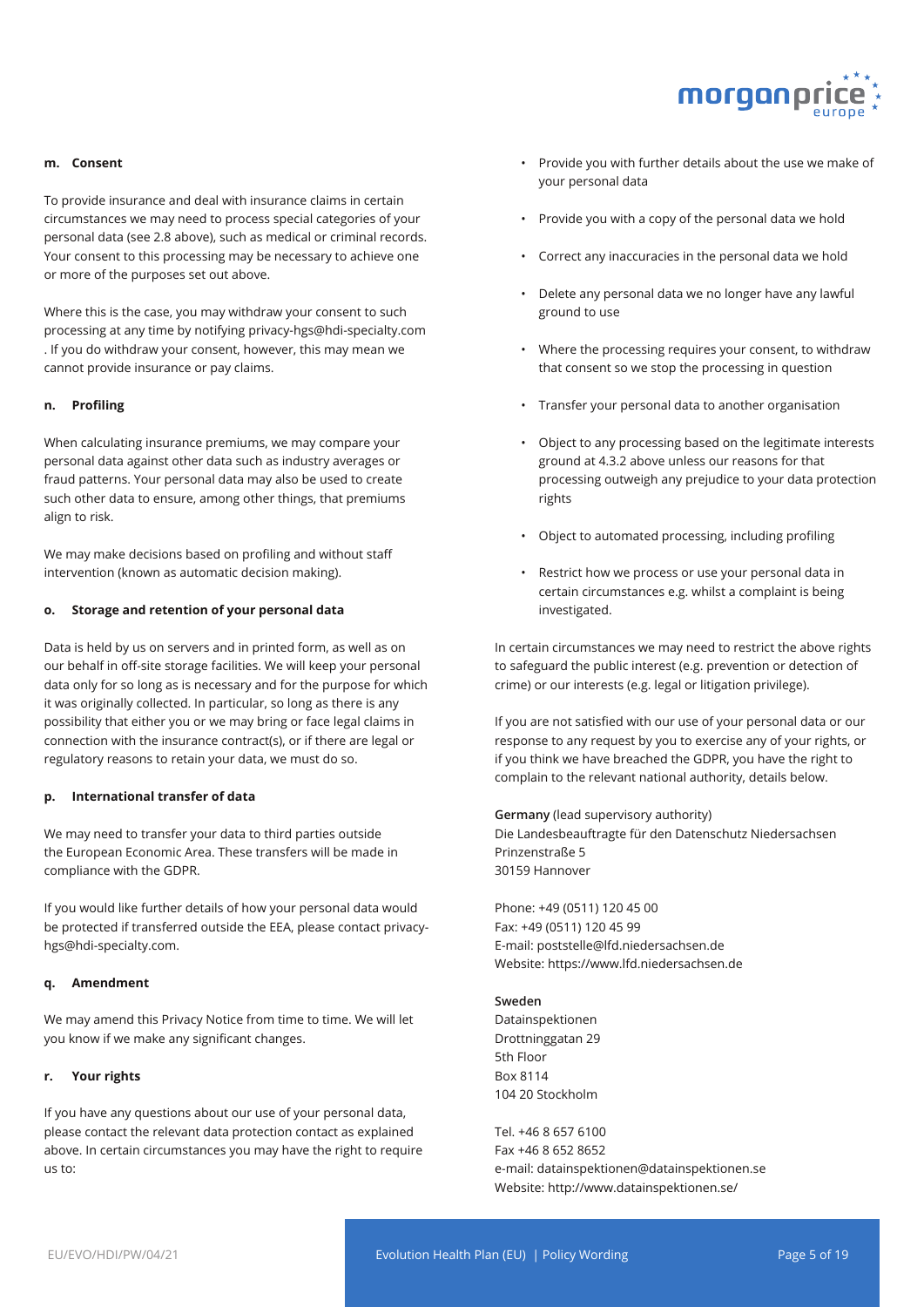

#### **Italy**

Garante per la protezione dei dati personali Piazza di Monte Citorio, 121 00186 Roma

Tel. +39 06 69677 1 Fax +39 06 69677 785 e-mail: garante@garanteprivacy.it Website: http://www.garanteprivacy.it/

#### **UK**

#### **England**

Information Commissioner's Office Wycliffe House Water Lane Wilmslow Cheshire SK9 5AF

Tel: 0303 123 1113 (local rate) or 01625 545 745 (national rate) casework@ico.org.uk

#### **Scotland**

Information Commissioner's Office 45 Melville Street Edinburgh EH3 7HL

Tel: 0131 244 9001 scotland@ico.org.uk

#### **Wales**

Information Commissioner's Office 2nd Floor Churchill House Churchill Way Cardiff CF10 2HH

Tel: 029 2067 8400 wales@ico.org.uk

#### **Northern Ireland**

Information Commissioner's Office 3rd Floor 14 Cromac Place Belfast BT7 2JB

Tel: 0303 123 1114 (local rate) 028 9027 8757 (national rate) ni@ico.org.uk

#### **s. Contact Us**

Head Office: Data Protection Officer, Podbielskistraße 396, 30659 Hannover, Germany, Tel. +49 511 5604-2909

UK Branch: Legal & Compliance, 10 Fenchurch Street, London, EC3M 3BE, Tel. +44 (20) 7015 4000

Scandinavian Branch: Legal & Compliance, Hantverkargatan 25, P.O Box 22085, SE-104 22 Stockholm, Tel. +46 8 617-5485

Italian Branch: Data Protection Officer, Podbielskistraße 396, 30659 Hannover, Germany

## **2 Eligibility**

### **a. Who can apply?**

This is an international policy designed for expatriates (i.e. persons living/working outside of their home country) and local nationals (i.e. persons living and/or working inside their home country) and their eligible dependants with the exceptions of the United States of America.

• The policy is not available to persons or in countries where it would breach any sanction, or where it is prohibited by law or local legislation.

This policy is not available to any applicants whose primary residence is Cambodia, China, Hong Kong, Indonesia, Japan, Laos, Macau, Taiwan, Thailand, Timor-Leste or Vietnam. Residents of these countries should apply for an Evolution Health Plan (Asia Pacific).

Maximum age of entry at the start date of the policy on an FMU basis is 74.

Maximum age of entry at the start date of the policy on a Moratorium basis is 55.

Children can be added to a member's policy but they must be under age 19 and unmarried (or under age 25, unmarried and in full-time further education) at their start date.

Children may remain covered under this policy until the annual renewal date following their 19<sup>th</sup> birthday (or 25<sup>th</sup> birthday where in full-time education) or marriage, at which time their insurance cover under this policy will end and they may move onto their own policy.

We offer Child Only policies only to children between the age of 10 and 17. A compulsory excess applies to these policies of \$//£ 100 per claim.

Any children under the age of 10 have to have an adult covered on the policy.

#### **b. Conditions of acceptance**

We are entitled to refuse an application from any person without giving a reason. We also reserve the right to ask for evidence of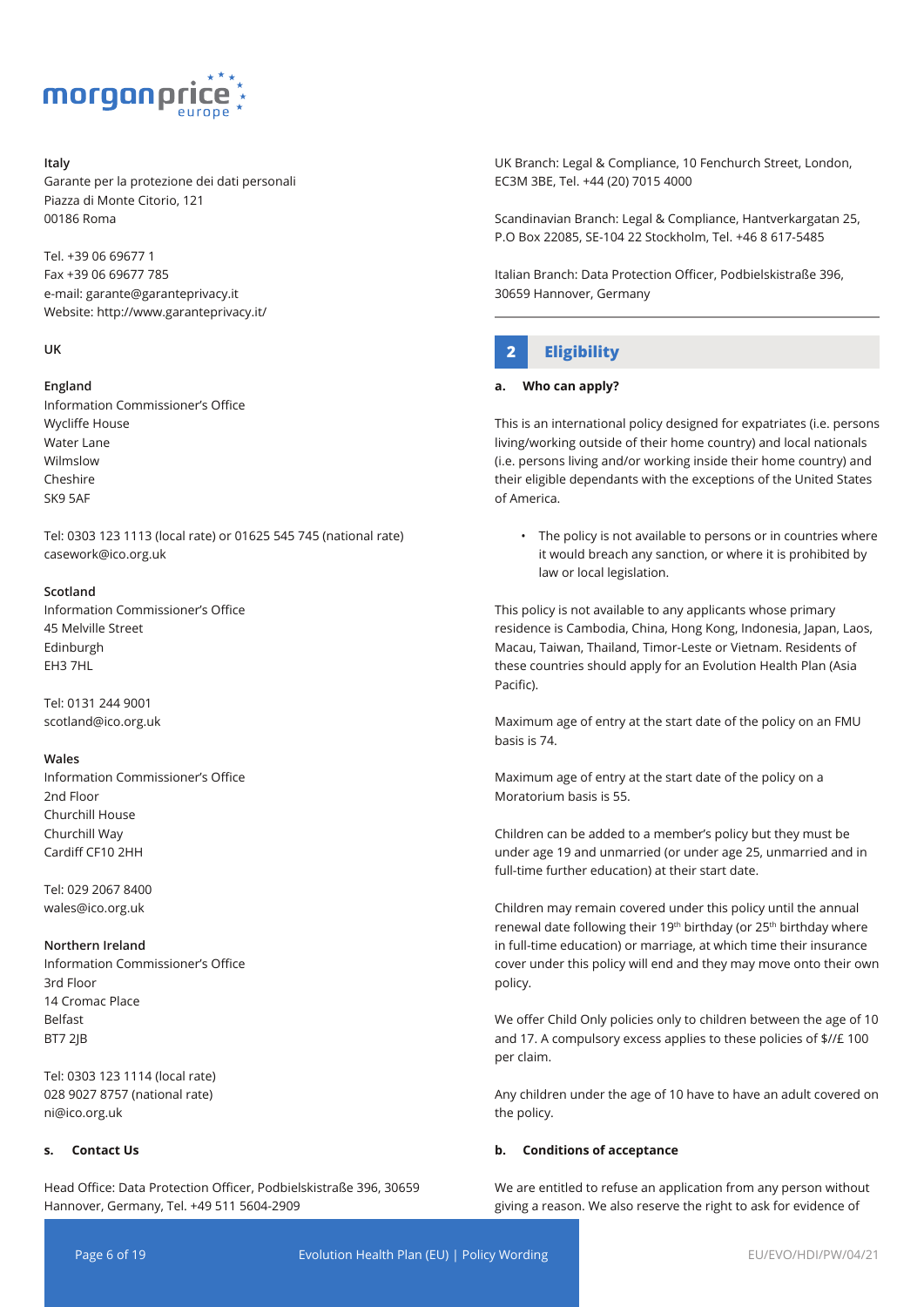

age, state of health, employment status or educational status.

We may wish to apply special terms, exclusions or premium increases to reflect any exceptional circumstances regarding your application.

If we cannot obtain all the information we need to assess a risk, we reserve the right to decline cover. In order to benefit from this policy you must:

- Answer all questions about this policy honestly and fully at all times;
- Not deliberately mislead us by misstatement;
- Tell us straight away if anything you have already told us changes, especially between the date you apply for a policy and the date we issue it;
- Observe and comply with the terms and conditions of this policy.

Or your policy may be cancelled and/or any claim you make may not be paid.

#### **c. Declaration and changes**

You must immediately inform us of any change in the information given on the application form, in-particular relating to any medical declaration you have made for yourself and any dependants, your address, country of residence, the birth or adoption of a child or any other change involving your insured dependants. If you do not tell us, your policy may be cancelled and any claim you make may not be paid.

## **3 Underwriting 4 How to claim**

We assess risks in different ways as listed below:

#### **a. Full Medical Underwriting**

If you select Full Medical Underwriting (FMU), you must complete the FMU application form. We will review the information provided to ascertain whether you and any eligible dependants will be accepted with or without specific exclusions or terms.

We may need to request additional information to be able to provide terms. You must ensure that the FMU application form is fully and accurately completed.

Any pre-existing conditions not declared on your FMU application will not be covered by your policy.

If a specific exclusion or terms will apply to your policy, we will advise you in writing and you will need to confirm to us in writing that you accept the terms offered before your policy can start.

#### **b. Moratorium Underwriting**

Moratorium Underwriting is only available if you and any eligible dependants are under age 55 at the start date of the policy. If you select Moratorium Underwriting, you must complete the Moratorium application form.

Moratorium Underwriting means that you and any eligible dependants will not be covered for any pre-existing conditions that have been in existence during the 5-year period before your start date. After 2 years continuous cover, pre-existing medical conditions may become eligible for cover (unless the condition is specifically excluded by the policy) if, at the first time of receiving treatment, you/your dependant has not:

- **• Suffered any symptoms;**
- **• Consulted any medical practitioner for checkups/ monitoring of a condition, received follow up examinations, medical treatment or advice;**
- **• Been prescribed or taken medicine, including over the counter drugs, special diets, injections or physiotherapy;**
- **• And, you were not reasonably aware the condition existed.**

If there is any doubt over whether a condition existed prior to the start date of the policy, we reserve the right to request a further medical opinion. The final decision on whether a condition is covered rests solely with our Chief Medical Officer (CMO).

#### **a. Emergency assistance/evacuation claims )Preauthorisation required)**

Assistance is available 24-hours a day, 365 days a year for medical emergencies, including evacuation and transportation.

If you have an emergency, critical or life-threatening medical condition, and local facilities may not be available to provide the necessary medical treatment, please contact us immediately for assistance on **+44 (0) 3300 581 668** and select **Option 2**.

You will need to provide the following information for the person requiring medical treatment:

- **• Full name.**
- **• Date of birth.**
- **• Membership Number (found on your certificate of insurance).**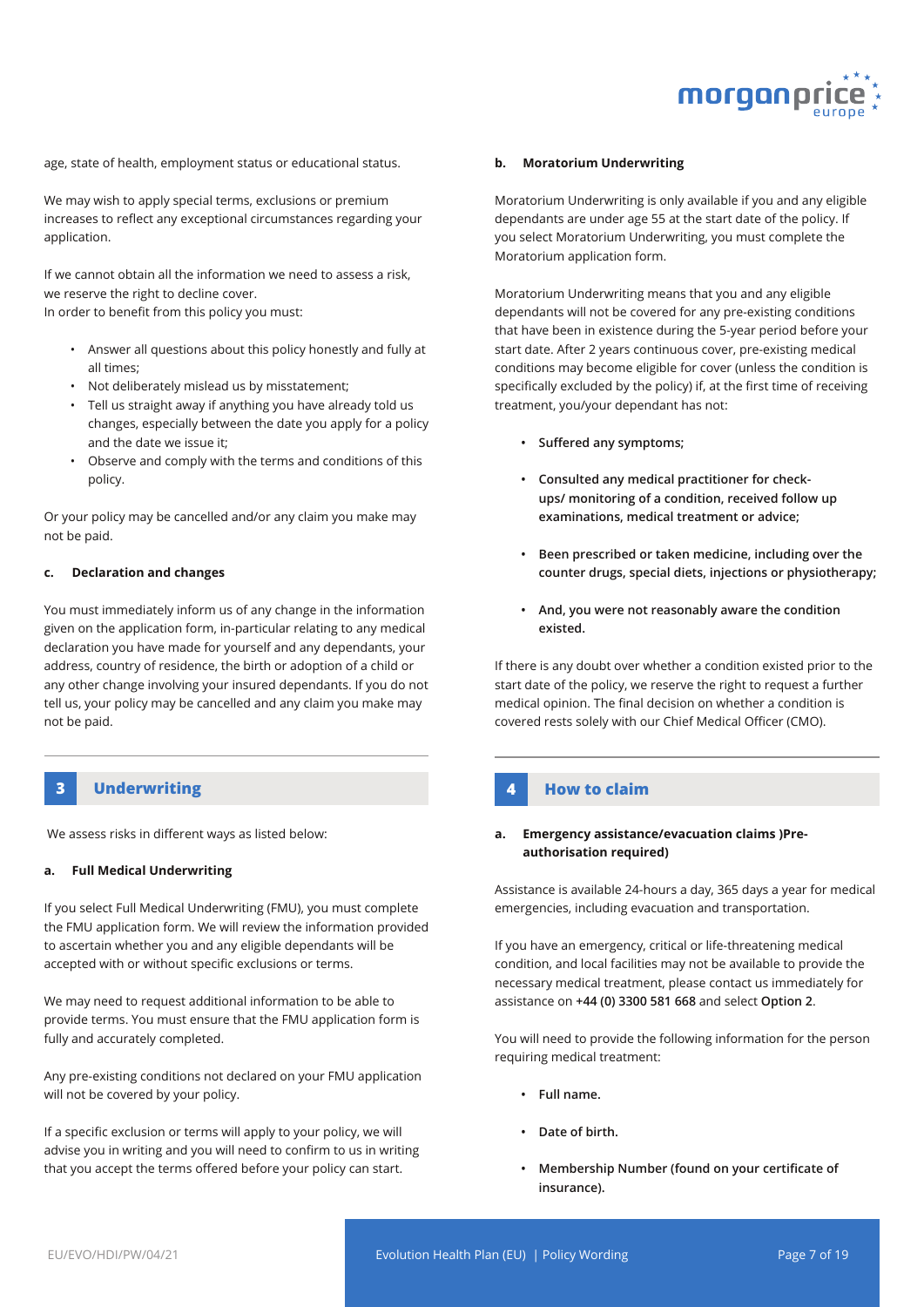

- **• Location.**
- **• Name and contact details of treating physician/hospital.**
- **• Details of the medical condition.**

We will make contact with your treating physician to obtain required medical information so that we can assess your medical condition and decide if medical evacuation is required and how we will need to action that. If covered, arrangements will be made and we will deal directly with any facility or evacuation provider.

In dire emergencies in remote or primitive areas where you cannot make contact with us in advance, you must contact us as soon as is practicably possible.

#### **b. Claims requiring pre-authorisation**

Within the detailed benefit schedule it is shown where certain benefits need pre-authorisation. If you wish to make a claim on one of these benefits, you need to call us on

**+44 (0) 3300 581 668** and select **Option 3,** or send an email to mpclaims@morgan-price.eu or euroclaims@morgan-price.eu if you are a resident in Germany, with the details of your claim.

In most cases, we will then be able to deal directly with the hospital/clinic to arrange your treatment and then place a guarantee of payment with the hospital and pay them directly.

If you are admitted into hospital in an emergency, please make sure that you or a representative, or a member of the hospital staff contact us within 2 days of you being admitted into hospital otherwise a 25% co-insurance will apply to your claim.

### **If you do not contact us for pre-authorisation as per the detailed benefit schedule, a 25% co-insurance will apply to your claim.**

If your policy has a deductible/excess or co-insurance to be applied, you will be responsible for paying the hospital directly for the costs not covered.

#### **c. Reimbursement claims**

For claims that do not require pre-authorisation, you should take a claim form with you when you receive medical treatment and request the treating physician to complete their part of the form. Settle the invoice yourself and then send us the claim form and paid invoice/receipt.

Claim forms can be downloaded from www.morgan-price.eu

Please note, any fee that your physician may charge for completing the claim form is your responsibility.

Please send the claim form and supporting documentation to us

#### by secure email to mpclaims@morgan-price.eu or euroclaims@morgan-price.eu if you are resident in Germany.

Alternatively you can post them to us at:

**Morgan Price Claims Department Morgan Price (Europe) ApS Nybrogade 18 3. 1203 Kobenhavn K Denmark**

Please take a copy of your claim documents before posting us the originals.

If you want to speak to us about your claim, please call us on **+44 (0) 3300 581 668**.

#### **d. General claims guidance notes**

You only need to complete 1 claim form for each different medical condition per policy year. If you receive further bills for an already submitted claim, please send them in with an accompanying letter quoting your membership number and claim number already provided. Alternatively, take a copy of your original claim form and submit that with the additional bills.

When you submit your first claim, please ensure that you also send us the completed bank details form to ensure we can make payment to you. You must include an IBAN and SWIFT code where this is required.

Please note that we cannot make payments to banks in countries where UK/US Sanctions are in place.

**ALL** claims must be submitted within **3 months** of the date of service or treatment, otherwise they will not be considered for reimbursement.

You must provide us with written response to any request for information regarding a claim within 28 days of us asking, or as soon as reasonably possible thereafter. In certain circumstances we may ask you to undergo a medical examination, which we will pay for. You must provide us with a written statement to substantiate your claim together with (at your own expense) all necessary documentary evidence, information, certificates, receipts and reports that we may reasonably request you to supply. It may also be necessary to request information such as a police report, death certificate, autopsy report and travel itineraries. Failure to provide us with the information we have reasonably requested will result in us being unable to assess your claim.

In the evaluation of medical claims, the decision of our Chief Medical Officer is our final decision.

If you have chosen a deductible/excess to apply to your policy, it will apply on a per person per period of insurance basis, which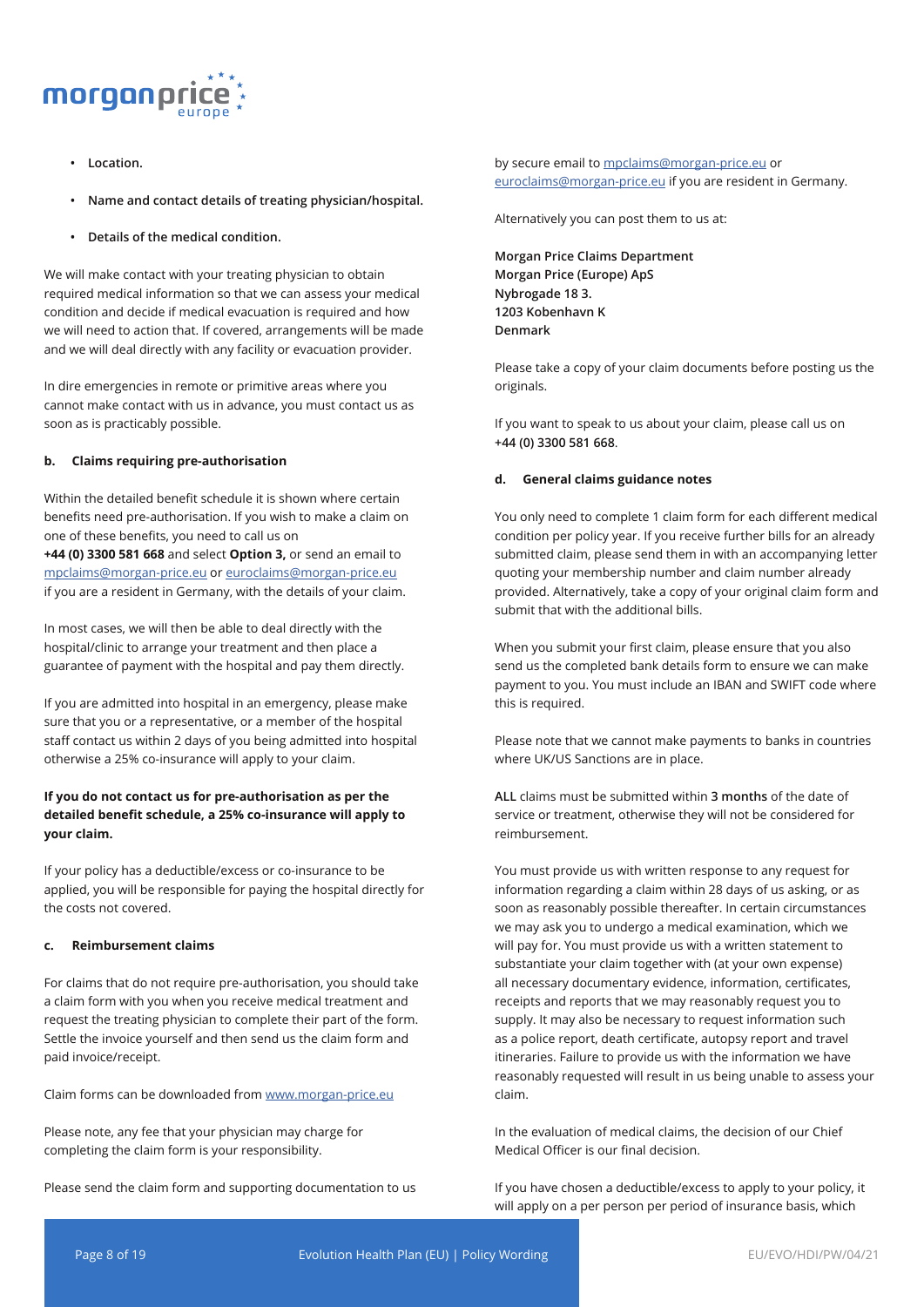

means it will be applied once a year to each insured person. If you have also selected a co-insurance on out-patient benefit options, the excess will be applied to the claim first and then the co-insurance will be applied to the remaining amount. At the start of each period of insurance, you are responsible for bearing the costs for any expenses up to the value of your deductible/excess.

Please send us a completed claim form together with all the bills so that we can work out the amount payable once you have incurred eligible costs up to the level of your deductible/excess.

#### **e. Settlement of your claim**

Once we have reviewed the documentation provided and processed your claim, we will send you a reimbursement statement and make payment of the covered expenses directly into your chosen bank account.

We will pay for any bank charges incurred in submitting the funds into your bank account.

We will not pay for any charges made by your bank for receiving the funds.

For claims made where you have incurred expenses in a currency other than the currency of your policy, settlement will be calculated using the appropriate exchange rate prevailing on the date treatment was received.

## **5 Words and phrases used in this policy**

Certain words and phrases used in this policy wording, and the other documentation which forms part of your policy, have specific meanings which are defined below. Where words and phrases are not shown, they will take on their usual meaning within the English language.

#### **Accident**

A sudden, unexpected, specific bodily injury caused by violent or external means.

#### **Acute Medical Condition**

A medical condition of rapid onset resulting in severe pain or symptoms, which is of brief duration and that is likely to respond quickly to medical treatment.

#### **Annual renewal date**

The day after the expiry date as shown on the certificate of insurance.

#### **Benefit schedule**

The detailed table of benefits included within your certificate of insurance, which sets out the benefits available to you and your eligible dependants under this policy, in line with your chosen level of cover.

#### **Birth defect**

A deformity or medical condition which is caused during pregnancy and/or childbirth.

#### **Bodily injury**

An identifiable physical injury that directly results from an accident.

#### **Cancer**

Any malignant tumour positively diagnosed with histological confirmation and characterised by the uncontrolled growth of malignant cells and invasion of tissue. The term malignant tumour includes leukaemia, lymphoma and sarcoma.

#### **Certificate of insurance**

The document issued to you which shows the name of the policyholder together with the insured persons, selected geographical area, selected currency, level of cover, period of insurance, inception and expiry date, name of the insurer, any special terms, conditions and exclusions and the detailed benefit schedule which apply to your policy.

#### **Chronic medical condition**

A medical condition which has two or more of the following characteristics:

- It has no known recognised cure;
- It continues indefinitely;
- It has come back;
- It is permanent;
- Requires palliative treatment;
- Requires long-term monitoring, consultations, check-ups, examinations or tests;
- You need to be rehabilitated or specially trained to cope with it.

#### **Claim**

The total cost of treating a single medical condition or bodily injury.

#### **Close relative**

Spouse or partner (of the same or opposite sex), mother, father, mother-in-law, father-in-law, stepmother, stepfather, legal guardian, daughter, son, daughter-in-law, son-in-law, (including legally adopted son or daughter), stepchild, sister, brother, sister- in-law, brother-in-law, grandparents or grandchildren of an insured person.

#### **Co-insurance**

The percentage of eligible costs which you are responsible for paying.

#### **Complications of pregnancy and childbirth**

For the purposes of this policy, complications of pregnancy and childbirth shall only be deemed to include the following: toxaemia, gestational hypertension, pre-eclampsia, ectopic pregnancy, hydatidiform mole, ante and post partum haemorrhage, retained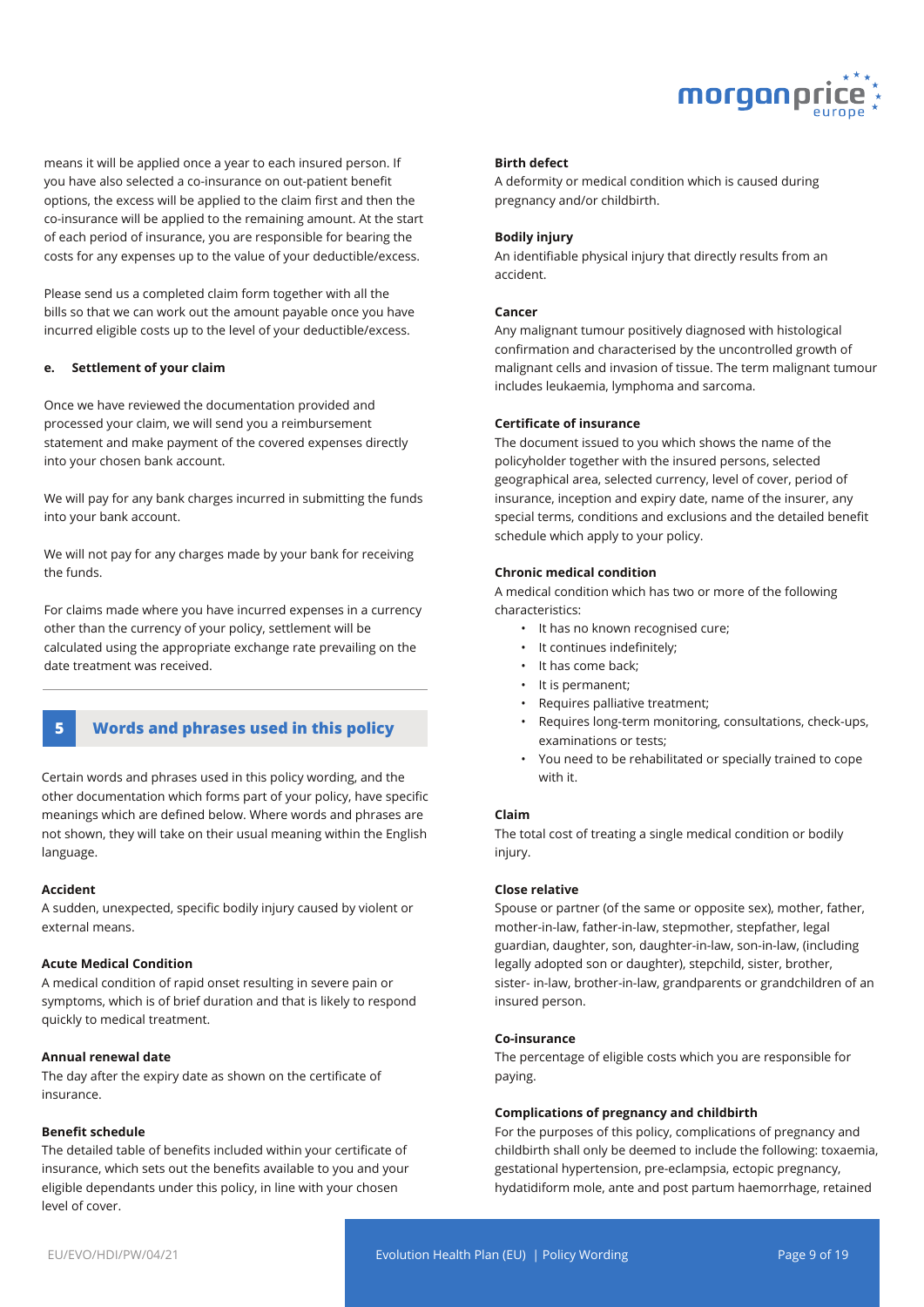

placenta membrane, stillbirths, miscarriage, medically necessary caesarean sections and medically necessary abortions.

#### **Confinement to home**

When an illness or injury restricts the ability of the insured person to leave their home, except with the assistance of another individual and the aid of a supportive device (such as crutches, a cane, a wheelchair or a walker). Any medically necessary absence from the insured person's home shall not disqualify an insured person from being considered to be confined to home.

#### **Congenital condition**

A medical condition or abnormality that is present at birth.

#### **Consultant**

A surgeon, anaesthetist or physician who is legally qualified to practice medicine or surgery following attendance at a recognised medical school, and is recognised as having a specialist qualification in the field or expertise in the treatment of the disease, illness or injury being treated.

#### **Country of residence**

The country where the insured person(s) covered by this policy has their primary residence, and in which they normally live or spend most of their time each policy year.

#### **Critical medical condition**

A situation where an insured person is suffering a medical condition, which in the opinion of our Chief Medical Officer and in consultation with the local treating doctor, requires immediate evacuation to an appropriate medical facility.

#### **Day-patient**

Medical treatment provided in a hospital where an insured person requires a period of recovery in a hospital bed but does not need to stay overnight.

#### **Deductible/excess**

The amount of money stated on the certificate of insurance which is payable by the insured person. If you have chosen a deductible/ excess to apply to your policy, it will apply on a per person per policy year basis, which means it will be applied once a year to each insured person. At the start of each period of insurance, you are responsible for bearing the eligible costs for any expenses up to the value of your deductible/excess.

#### **Dependant**

The principal member's:

- Legal spouse or partner of the same or opposite sex;
- Child, step-child or legally adopted child provided that he/she is under age 19 and unmarried (or under age 25, unmarried and in full-time further education) on the date first included under this policy or at any subsequent annual renewal date.

#### **Eligible costs**

Charges, fees and expenses for all the items of benefits as displayed on the detailed table of benefits attached to your certificate of insurance.

#### **Emergency dental treatment**

Dental treatment necessary as a result of an accident caused by an extra-oral impact, received within 48 hours from the date and time of the accident for the immediate relief of pain caused by natural teeth being lost or damaged.

#### **Emergency treatment**

Medical treatment given to evaluate and treat an acute medical condition whether resulting from an accident or sudden onset of an illness where it is reasonable for the insured person to believe the symptoms of their condition are of such severity in nature, that failure to seek immediate medical treatment could result in either placing their health in serious jeopardy or causing impairment of bodily function.

#### **Emergency medical transfer or Evacuation**

Medically necessary emergency transportation and medical care approved by us when the facilities in the place of incident are not able to provide the care required. This includes medical care during the process of transporting an insured person who is suffering from a critical medical condition to the nearest suitable hospital that can provide the necessary treatment.

#### **Expiry date**

The date on which all insurance cover under this policy ends

#### **External prosthesis**

An external device (i.e. artificial limbs) that substitutes or supplements a missing or defective part of the body.

#### **Geographical area**

One of the four different areas as shown in your certificate of insurance which comprise of the following countries:

**Area 1:** Albania, Andorra, Austria, Belarus, Belgium, Bosnia Herzegovina, Bulgaria, Channel Islands, Croatia, Czech Republic, Denmark, Estonia, Finland, France, Germany, Gibraltar, Greece, Greenland, Hungary, Iceland, Ireland, all islands of the Mediterranean, Isle of Man, Italy, Latvia, Liechtenstein, Lithuania, Luxembourg, Macedonia, Madeira, Malta, Moldova, Monaco, Montenegro, Netherlands, Norway, Poland, Portugal, Romania, Russia (West of the Urals), Serbia, Slovakia, Slovenia, Spain, Sweden, Switzerland, Turkey, Ukraine, United Kingdom and Vatican State.

**Area 2:** Worldwide excluding China, Hong Kong, Singapore and United States of America.

**Area 3:** Worldwide excluding United States of America.

**Area 4:** Worldwide.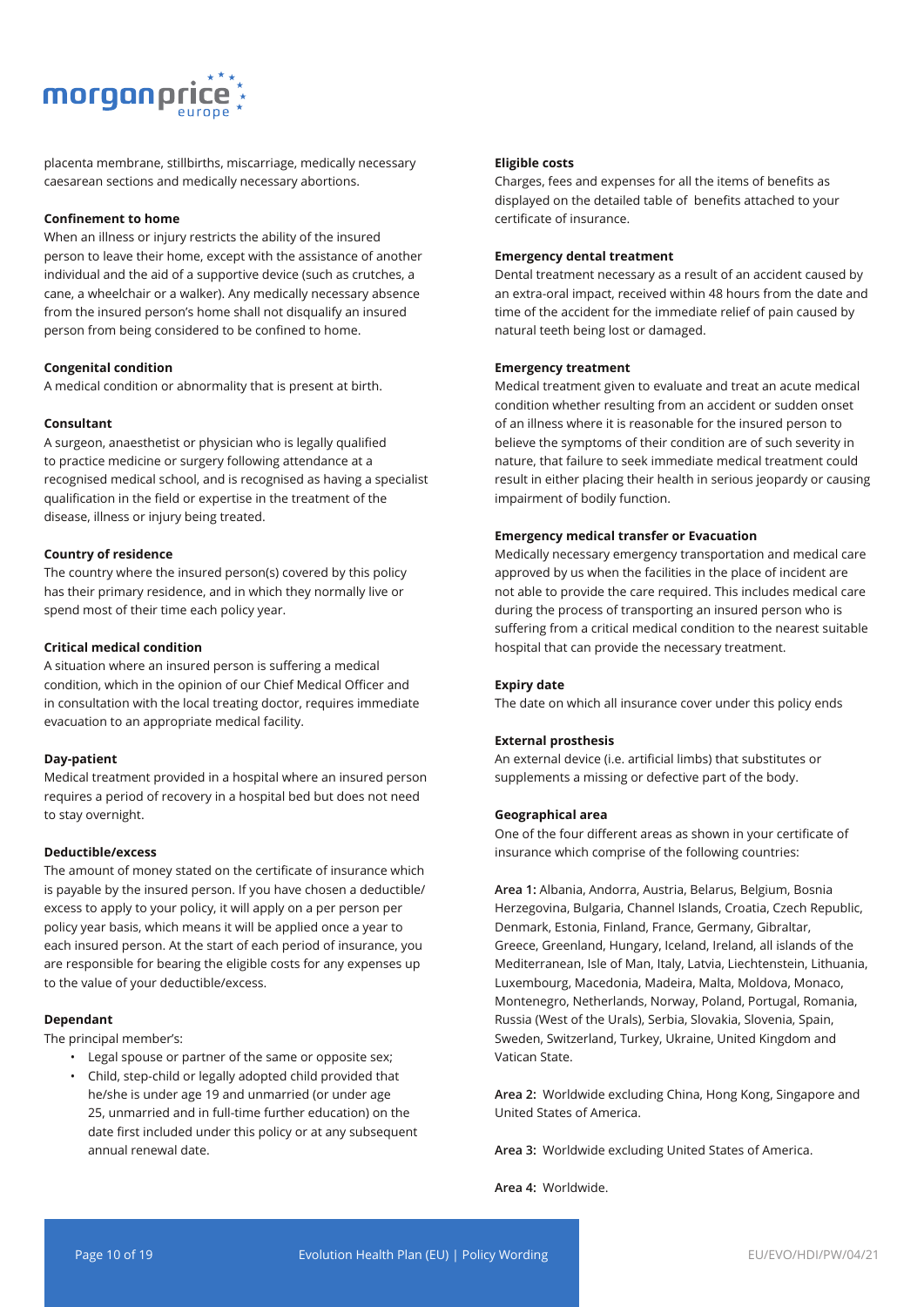

#### **Home country**

The country for which the insured person holds a current passport. Where an insured person holds dual nationality, their home country will be the one stated on the application form completed at the start date of the policy.

#### **Hospice**

A facility that specialises in the care of people who are terminally ill with special concern for death with dignity.

#### **Hospital**

Any facility under the constant supervision of a resident physician which is legally licensed as a medical or surgical hospital in the country where it is located.

#### **Illness**

Any sickness, disease, disorder or alteration in an insured person's state of health diagnosed by a physician.

#### **In-patient**

Medical treatment provided in a hospital where an insured person is admitted and, out of medical necessity, occupies a bed for one or more nights but not exceeding 12 months in total for any one medical condition.

#### **Insured Person/You/Your/Yourself**

The person(s) shown on the certificate of insurance.

#### **Insurer**

HDI Global Specialty SE

#### **Level of cover**

One of the 5 different levels of cover available under the Evolution Health Plan as shown on your certificate of insurance which will be one of the following:

- **Standard**
- **Standard Plus**
- **Comprehensive**
- **Premium**
- **Elite**

#### **Lifetime limit**

The maximum amount of money we will pay, during the lifetime of your policy, in respect of benefits marked with a lifetime limit on the benefit schedule attached to your certificate of insurance.

#### **Local ambulance services**

Provision of ambulance to transport an insured person to hospital in a medical emergency.

#### **Medical condition**

Any disease or illness (including psychiatric illnesses), not otherwise excluded by this policy.

#### **Medical treatment**

The provision of recognised medical and surgical procedures and healthcare services, which are administered on the order of, and

under the direction of a physician, for the purposes of curing a medical condition, bodily injury or illness or to provide relief of a chronic medical condition.

#### **Medical Practitioner**

A person who is legally qualified in medical practice following attendance at a recognised medical training facility to provide medical treatment and who is licensed in the country where the treatment is received.

#### **Newborn**

A baby who is within the first 16 weeks of its life following birth.

#### **Nurse**

A registered nurse who has graduated from a nursing program and met the requirements outlined by a country, state, province or similar licensing body to obtain a nursing license and delivers clinical treatment alongside doctors and other healthcare professionals.

#### **Organ implantation**

Medical treatment undertaken to perform the implantation of the following natural human organs: kidney, liver, heart, lung, stem cell, bone marrow and skin grafts (where medically necessary and not for cosmetic purposes).

#### **Out-patient**

Medical treatment provided to the insured person by or on the recommendation of a physician, which does not involve an admission to hospital either on an in-patient or day-patient basis.

#### **Overall maximum benefit**

The maximum amount of costs that will be paid to, or a payment made on behalf of each insured person during each period of insurance.

#### **Palliative treatment**

Treatment where the primary purpose is only to offer temporary relief of symptoms rather than to cure the medical condition causing the symptoms.

#### **Period of insurance**

The period of time as shown on your certificate of insurance during which this policy is effective, subject to payment of the required premium.

#### **Physician**

A legally licensed medical/dental practitioner who is authorised by the appropriate governing authorities to practice medicine in the country where treatment is provided.

#### **Physiotherapy**

Medical treatment provided by a licensed and qualified physiotherapist. Physiotherapy does not include ante-natal and maternity exercises, manual therapy, sports massage or occupational therapy.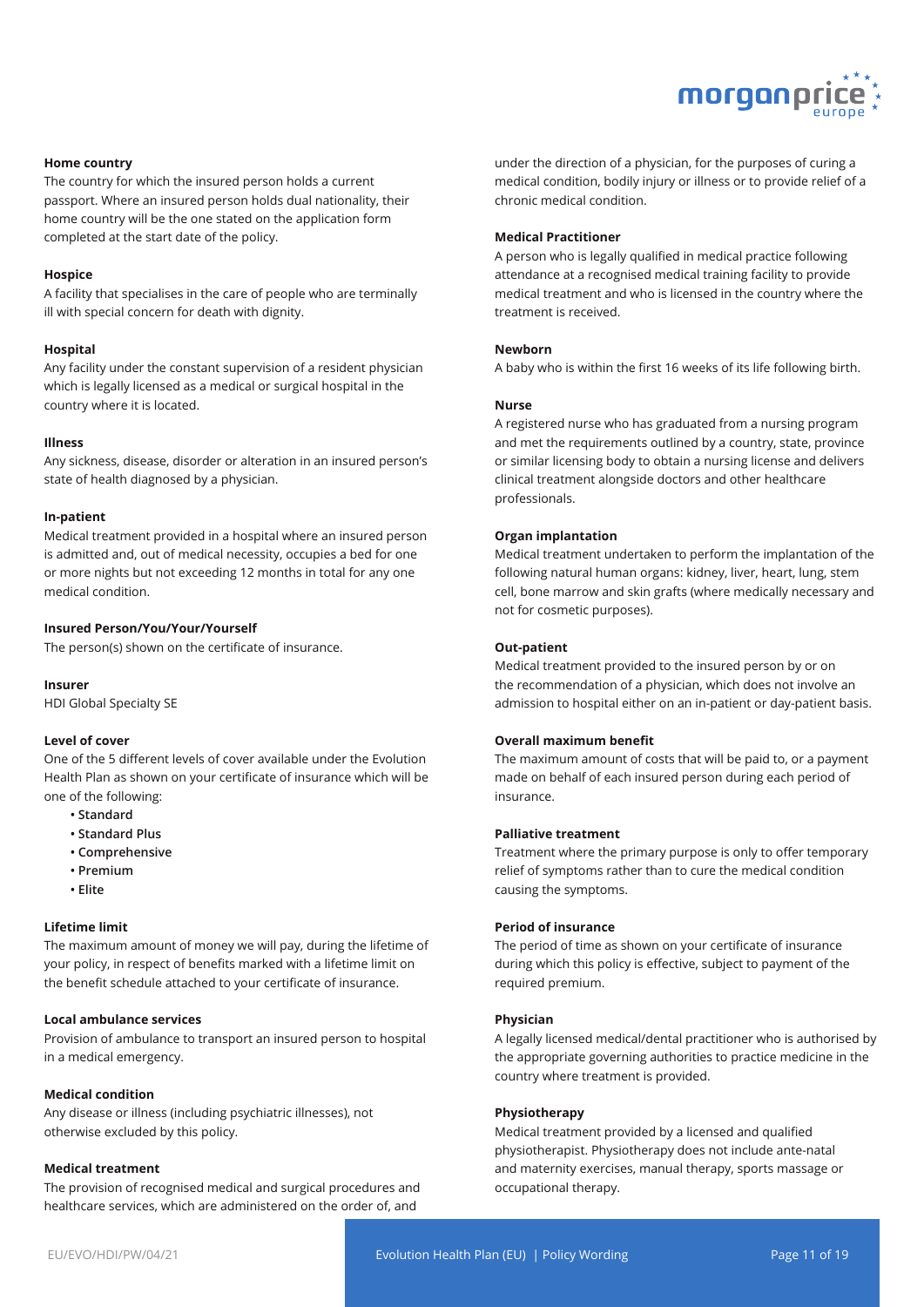

### **Plan type**

The name of the level of benefits that applies as detailed on your certificate of insurance.

#### **Policyholder**

The person who subscribes to this policy, on behalf of each insured person, who is responsible for paying the premium and ensuring that the policy terms and conditions are adhered to.

#### **Pre-authorisation**

The process whereby an insured person seeks approval from us prior to undertaking treatment or incurring costs.

#### **Pre-existing medical condition**

Any medical condition, psychological condition or 'related condition' for which you have suffered any symptoms (whether investigated or not), consulted any medical practitioner for check-ups or monitoring of a condition, received follow-up examinations, medical treatment or advice, or been prescribed or taken medicine, including over the counter drugs, special diets, injections or physiotherapy, or was reasonably aware existed, in the 5-year period prior to your start date. A 'related condition' is deemed to be any medical condition that is either an underlying cause of, or directly attributable to, the medical condition subject to claim.

#### **Premature baby**

A baby born before the start of the 37<sup>th</sup> week of pregnancy.

#### **Prescription drugs**

Medications and drugs whose sale and use are legally restricted to the order of a physician. Drugs, medicines and other medicaments purchased 'over the counter' without a physician's prescription are not covered by this policy.

#### **Principal member**

The policyholder.

#### **Start date**

The date that insurance cover under this policy first starts for an insured person.

#### **Subrogation**

Our right to act as your substitute to pursue any rights you may have against a third party who is liable for a claim paid by us under this policy.

#### **Usual, Customary and Reasonable**

The charges that would typically be made for the treatment that you receive in the location where your treatment is received. If there is any dispute relating to usual, customary and reasonable, we will identify the amount typically charged by obtaining three quotations for the disputed treatment and we will settle costs based on an average of the three quotations.

#### **Waiting period**

The period during which no benefit is payable for treatment costs when a waiting period is shown in the benefit schedule. Only costs incurred after the waiting period will be eligible for consideration.

#### **We/Us/Our**

HDI Global Specialty SE, in conjunction with Morgan Price (Europe) ApS, who are responsible for administering this policy on behalf of the Insurer.

#### **6 General exclusions**

The following exclusions apply to all benefits of this policy. Please note, any consequences resulting directly or indirectly from these exclusions are also excluded.

We will not pay claims for any of the following:

- 1. The first 25% of costs for any claims not pre-authorised, where required.
- 2. Any treatment costs that occur after the expiry date of the policy.
- 3. Any medical condition, psychological condition or 'related condition' for which you have suffered any symptoms (whether investigated or not), consulted any medical practitioner for check-ups or monitoring of a condition, received follow-up examinations, medical treatment or advice, or been prescribed or taken medicine, including over the counter drugs, special diets, injections or physiotherapy, or was reasonably aware existed, in the 5-year period prior to your start date. A 'related condition' is deemed to be any medical condition that is either an underlying cause of, or directly attributable to, the medical condition subject to claim.
- 4. Medical treatment for alcoholism, drug and substance abuse/dependency. This includes treatment for being under the influence and/or suffering from the effects of alcohol, intoxicants, drugs or narcotics.
- 5. Medical treatment for any addictive and/or compulsive disorder.
- 6. Deliberate self-inflicted injury, needless self-exposure to peril (except in an attempt to save human life), suicide, attempted suicide or self-harm.
- 7. Dietary supplements, nutritional supplements, body-building supplements and substances, fibre, fatty acids, amino acids, vitamins, minerals and organic substances regardless as to whether prescribed by a physician, except as provided for under item 3H - Complementary Therapies and 2 Cancer Care Benefit.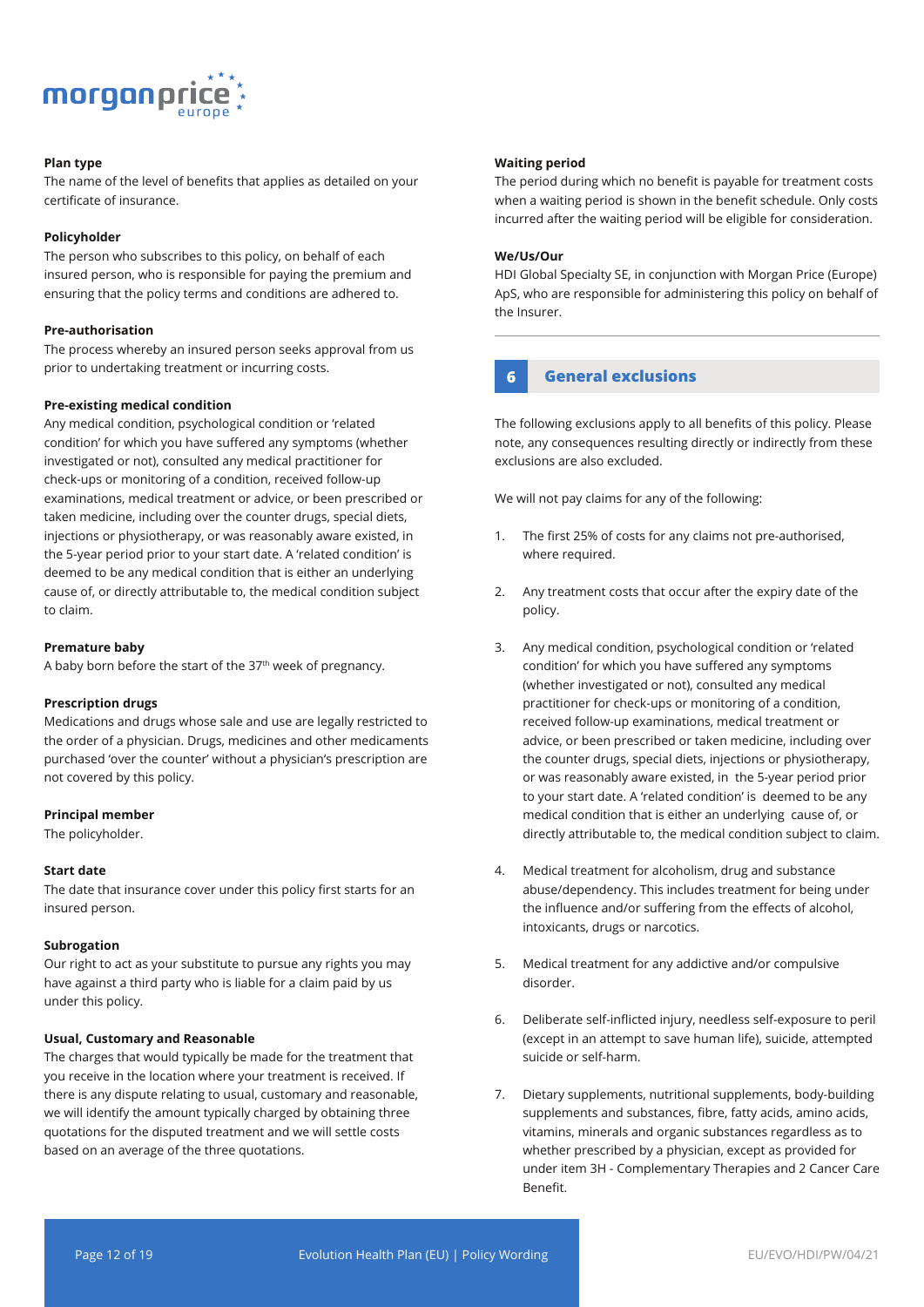

- 8. Contraception, sterilisations or its reversal (including vasectomy), fertilisation, impotence, venereal disease (including testing), sexually transmitted diseases, gender reassignment or any other form of sexual related condition.
- 9. Medical treatment for any form of assisted reproduction (including in vitro fertilisation) and its consequences, including any resulting pregnancy and childbirth or complications of the assisted reproduction treatment or complications of any resulting pregnancy and childbirth.
- 10. Any act that is fraudulent, illegal, criminal, deliberately careless or reckless on the insured person's part.
- 11. Any claim arising in the course of travel undertaken against medical advice or where you could have reasonably foreseen a medical condition would arise.
- 12. Any claims arising from air travel when the insured person is more than 28 weeks pregnant.
- 13. Costs associated with medical treatment of a premature baby after the initial 2 months from date of birth.
- 14. Any claims arising from birth injuries or defects, congenital illness/abnormality except where covered within the detailed benefit schedule under section 8, items A and B.
- 15. Medical treatment for Human Immunodeficiency Virus (HIV) or HIV related illness, including Acquired Immune Deficiency Syndrome (AIDS) or AIDS related complex (ARC) and any similar infections, illnesses, injuries or medical conditions arising from these conditions, except where covered on the benefit schedule under section 4, item B.
- 16. Any treatment which is experimental and/or unproven. We deem this to be any treatment not recognised scientifically by the official government control agency of the country where treatment is received.
- 17. Any treatment and/or use of drugs/medicines not licensed by the official government control agency of the country where treatment is received or not used in accordance with their licensed indications.
- 18. Drug therapy and/or treatment provided by a physician who is unlicensed in the country treatment is received.
- 19. Routine or preventative medicines, vaccinations of any kind and general health check-ups, unless specifically covered by your selected plan type.
- 20. Cosmetic surgery, cosmetic treatments or remedial surgery, whether or not for psychological purposes, except when required as a direct result of an illness, injury or accident.
- 21. Any claims arising from weight loss, weight problems or eating disorders, including removal of fat or other surplus body tissue.
- 22. Any claims arising from snoring, insomnia, sleep apnoea or sleeping disorders, including sleep studies or corrective surgery.
- 23. Surgery (other than laser treatment surgery performed by an ophthalmic surgeon) to correct short or long sight or any other eye defect, unless caused as a result of an accident or medical condition.
- 24. Stem cell transplants for any medical condition apart from the treatment of cancer where it is pre-authorised.
- 25. Medical treatment performed by a physician who is a relative of the insured person, unless previously approved by us.
- 26. Claims arising from racing, other than on foot, and all professional sports (By professional we mean sports for which you and/or your covered dependants are paid to take part).

However, we reserve the right to load for or exclude hazardous activities that must be disclosed on the application form.

- 27. Any claim arising when the insured person is under military authority or is engaged in activities involving the use of firearms or physical combat or in an area of military conflict, except in connection with tourist trips made on a private basis during leave.
- 28. Any expenses relating to 'search and/or rescue' operations to find an insured person in mountains, at sea, in the desert, in the jungle and similar remote locations.
- 29. Any expenses relating to an air/sea rescue operation or an evacuation/transfer from any off-shore structure or ship.
- 30. Any expense not specifically stated in this policy as being insured and any expenses which exceed the individual benefit limits or overall maximum benefit of your plan type.
- 31. Any expenses where no supporting documents are available.
- 32. Any accounts, bills or invoices received by us more than 3 months after the date of treatment or the date the service was given.
- 33. Accommodation and medical treatment costs in a hospital where it has effectively become the insured person's home and where the admission is arranged wholly or partly for domestic reasons.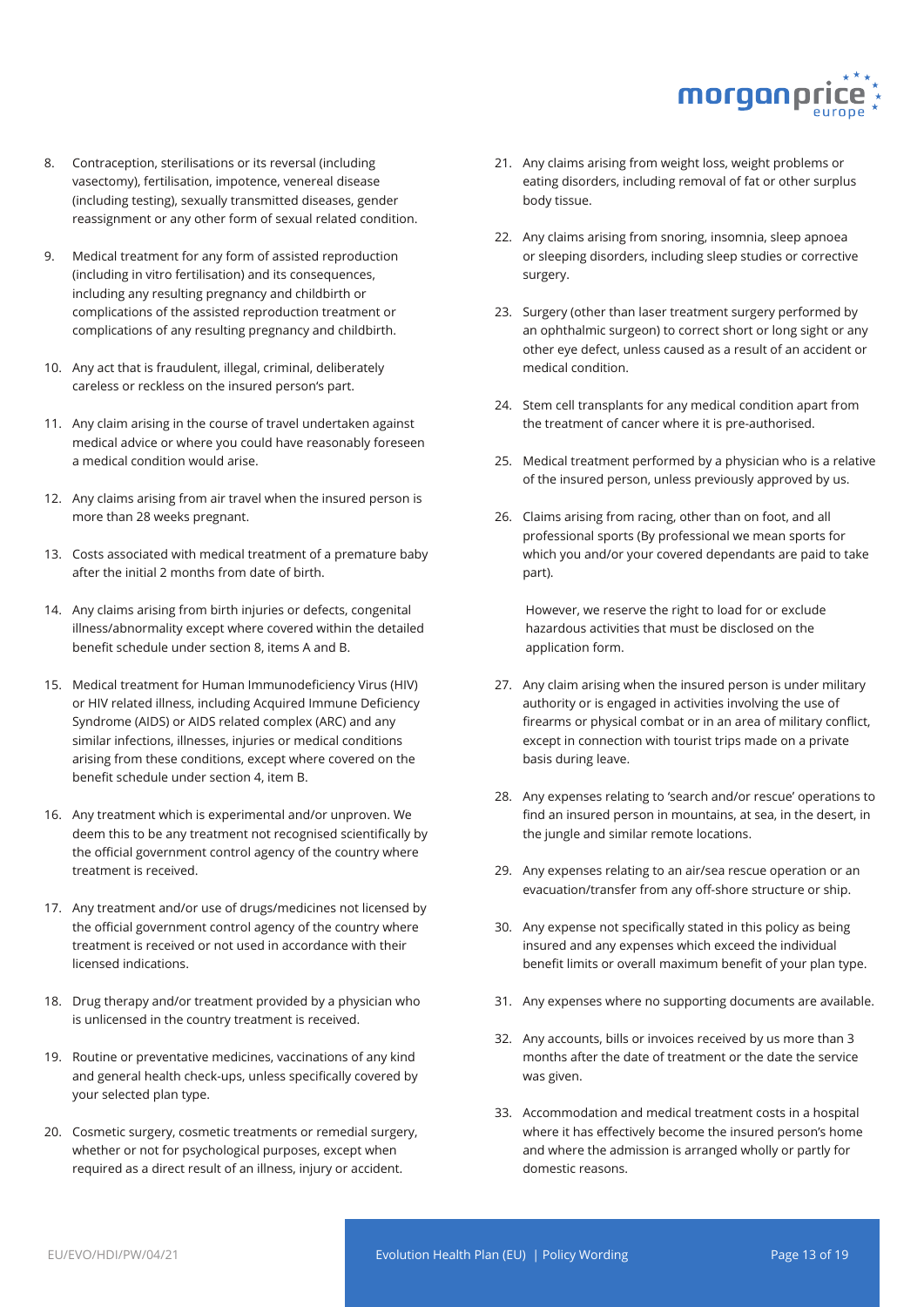

- 34. Accommodation and medical treatment costs in a nursing home, hydro spa, nature clinic, health farm, health spa, rest/ retirement/convalescent home or similar.
- 35. Medical treatment for learning difficulties, hyperactivity, attention deficit disorder, speech therapy, behavioural problems or development problems.
- 36. Any costs which are unnecessary, medically inappropriate or are over and above what is usual, customary and reasonable for the services provided. Usual, reasonable and customary will be for the area or country where treatment is received, not for the hospital itself.
- 37. Any claim in any way caused or contributed to, by the use or release or the threat thereof of any nuclear weapon or device, chemical or biological agent.
- 38. Any claims resulting from war, invasion, act of foreign enemy hostilities (whether war be declared or not), civil war, rebellion, revolution, insurrection, military or usurped power or, taking part in civil commotion or riot of any kind, except where injury is sustained as an innocent bystander.
- 39. Bodily injury or illness caused by an Act of Terrorism, except where such injury/illness is sustained as an innocent bystander, excluding any Act of Terrorism involving the use of nuclear weapons or devices, chemical or biological agents. For the purposes of this policy, an Act of Terrorism means an act, including but not limited to, the use of force or violence and/or the threat thereof, of any person or group(s) of persons whether acting alone or on behalf of or in connection with any organisation(s) or government(s), committed for political, religious, ideological or similar purposes or reasons including the intention to influence any government and/or to put the public or any section of the public, in fear.
- 40. Any expense which at the time of happening, is covered by any other existing insurance plan or state cover. If there is other cover in force, the insured person must tell when they first contact us.
- 41. Costs which you would have otherwise had to pay in any event.
- 42. Any loss arising from the medical services in this policy, unless negligence on our part can be demonstrated.
- 43. Any costs incurred where the insured person has travelled to a country/area which the Government or Embassy, of their home country, have advised against travelling to.
- 44. Medical treatment related to podiatry and/or chiropody, including, but not limited to, bunions and ingrown toenails.
- 45. If you wear glasses or contact lenses prior to the start date of

your policy, replacement spectacles, contact lenses or laser eye surgery are excluded from cover.

- 46. Cover for replacement of existing crowns, inlays, fillings, bridges or missing teeth prior to the start date of your policy are excluded. These are classified as pre-existing.
- 47. Claims arising from the use of e-cigarettes.
- 48. No cover is provided under this policy if general medical advice has not been followed.
- 49. Costs for the provision of medical reports or completion of claim forms or translations.
- 50. Any motorcycle accident where a crash helmet has not been worn, whether or not it is required by law in the country of claim.
- 51. Any 'over the counter' drugs or medicines available without a physicians prescription.
- 52. Please note, no cover is available for implantation of any other organ either of a natural or artificial nature.

## **7 General policy administration**

#### **a. Commencement of cover**

You and your dependants' cover can start once we have accepted your application form and your first premium payment has been received by us, including any applicable taxes.

Your start date will be shown on your certificate of insurance. Your start date must be within 30 days from the date that you signed your application form.

We will provide you with a PDF of your certificate of insurance, any relevant endorsements, a benefit schedule and a membership card, which includes details of the emergency claims contact details.

### **b. Adding or removing your dependants**

Application to add your eligible dependants may be made at any time during the period of insurance, subject to payment of the required premium.

A healthy newborn child may be added to this policy from their date of birth provided we received a completed application form from you within 14 days of their date of birth. If you notify us after this period, we will add the newborn child from the date we receive the completed application form and not their date of birth. If your newborn has known medical conditions, these will need to be declared on an FMU application form and we will advise what cover we can offer.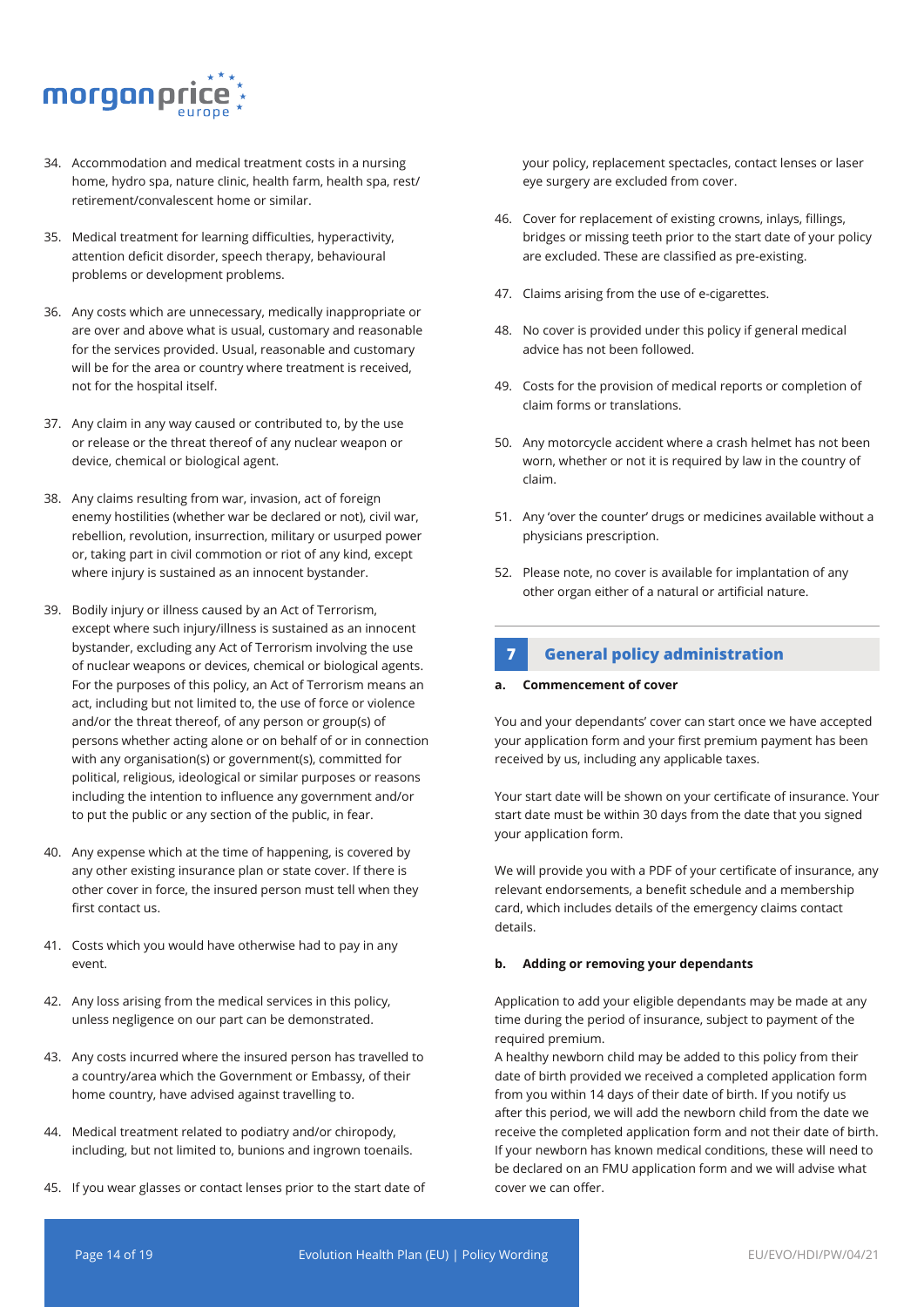

Please note that submission of a claim under item 7 – Maternity Benefits, does not constitute formal notification for the newborn to be added to the policy. A completed application form is required.

If you wish to delete any of your insured dependants from the policy, you must make this request in writing. Deletion will be made from the date that written notification is received.

#### **c. Maintaining cover**

Subject to satisfying any specific eligibility criteria and payment of the required premium, this policy will remain in force during the period of insurance and is renewable for successive 1-year periods at the prevailing terms, premium rates and benefits.

We will not cancel this policy because of either a deterioration in the health of any insured person or the number/value of claims the insured makes, unless we are prohibited by insurance law or legislation, or decide not to continue to underwrite this type of insurance in the insured person's country of location. If we decide to stop underwriting this policy, we shall give the insured as much notice as possible in writing prior to your policy's next annual renewal date.

#### **d. Alterations to your policy**

We may change the premium rates, terms, conditions and benefits of your policy from time to time but any such changes will not apply until the next annual renewal date first following the introduction of such changes.

No alteration or waiver of the terms, conditions and benefits of this policy shall be accepted unless it is in writing by one of our authorised company officials.

#### **e. Changing your plan type**

You may only apply to change your plan type at the annual renewal date of the policy. If we accept your application, we reserve the right to apply a variation in cover to any medical conditions which pre-existed the date of such change.

You may change your geographical area during the period of insurance if you relocate to a country of residence which is located outside of the geographical area chosen at the start date or subsequent annual renewal date.

We reserve the right to apply a variation in cover to any medical conditions which pre-existed the date of such change.

### **f. Policy duration and premium payment**

This is an annual contract, which is renewable each year, subject to the terms and conditions in force at the annual renewal date and subject to payment of the applicable renewal premium.

All premiums are payable in advance of cover being provided under this policy. Premiums can be paid by bank transfer or by debit/credit card.

Premiums (and any applicable taxes) are payable monthly, quarterly, semi-annual or annually but this is an annual contract of insurance. If you elect to pay your premium in instalments, you will be charged an administration fee. You are still responsible for paying the entire annual premium even if we have agreed you may pay by instalments. If we do agree you can pay by instalments then you must ensure the credit card you supply is valid for the entire period of the policy year.

We reserve the right to withdraw frequency payment facilities and/or charge an administration fee for non-payment. The policy will be cancelled if a payment date is missed although we may subsequently reinstate cover if an outstanding payment is received within 30 days of its due date.

If we agree to reinstate cover, we reserve the right to apply revised underwriting terms to your policy.

If a premium is outstanding, any claims will be suspended and will not be settled until the outstanding premium is received by us.

If any premium is unpaid at the end of this 30-day period, we will cancel the policy from the date that the unpaid premium was due. Any outstanding premium will be deducted from the credit card or debit card supplied.

Premiums are payable in the currency of the policy which you elected at the start date of your policy.

We reserve the right to alter premiums at any time but if we do so, the new premiums will not be effective until your annual renewal date.

We reserve the right to alter the amount of IPT, government levies or other taxes as and when they change by law and to apply them at the next premium due date.

If having purchased this insurance, you decide that it does not meet your requirements, please return your policy documents to us within 14 days of receipt, together with written cancellation instructions. Provided no claims have been paid and/or preauthorisation has been given, we will refund any premium that you have paid.

#### **g. Temporary return to your home country**

For nationals of the United States of America, cover can remain in force for temporary return and visits to your home country up to a maximum of 90 days in total during each period of insurance, provided that your home country is included within your selected geographical area. Your policy will automatically terminate after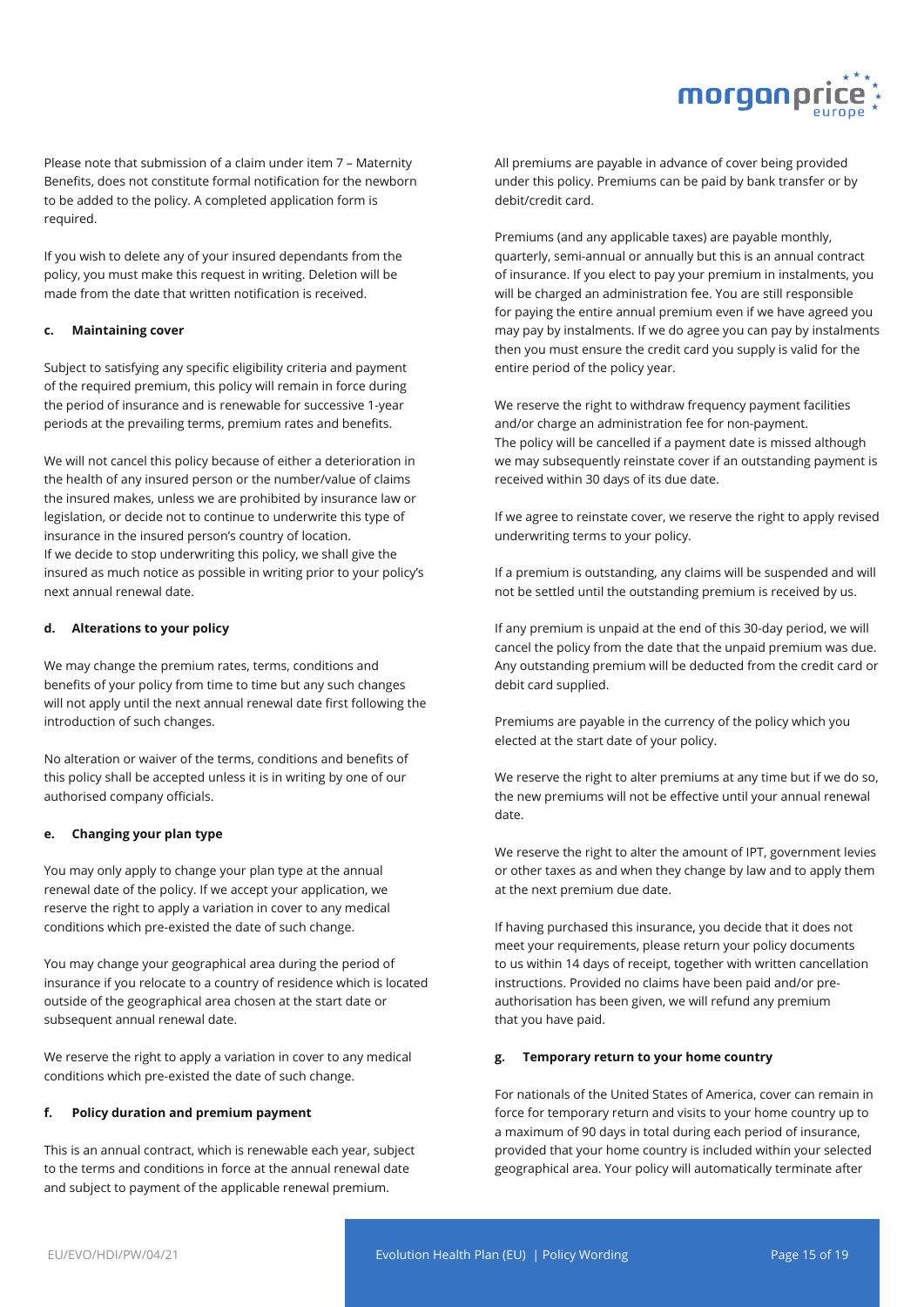

90 consecutive days in the United States of America – refer to "Termination".

For nationals of all other countries worldwide, there is no restriction for temporary return and visits to your home country, provided your home country is included within your selected geographical area.

Where your home country falls outside of your selected geographical area, please refer to Item 11A – Emergency Out of Area Treatment.

#### **h. Cancelling your policy**

If the policyholder cancels the policy at any other time, you must give us 14 days notice in writing at the address shown on the policy documentation. We will cancel the policy from the date of receipt of such instruction or from a future date. Under no circumstances will we back date any cancellation requested by the policyholder.

Once we have received your cancellation notification and provided no claims or pre-authorisations have been put in place in the current 12-month period of insurance, a pro-rata refund may be applicable. If a claim has been made, then no refund will be due and any outstanding instalment premiums remain payable.

If you cancel your plan, we reserve the right to charge an administration fee of £/€/\$30.

We will not cancel this policy because of eligible claims made by the insured person. We reserve the right to cancel the policy at any time if any insured person has:

- Misled us by misstatement or concealment or failed to answer any question about this policy honestly and fully; or
- Made or attempted to make a false or fraudulent claim or if any person uses any methods to try to make a fraudulent claim; or
- Fails to pay the premium due.

#### **i. Termination**

This policy will automatically end in any of the following situations:

- Failure to pay the premium on the date due. At our absolute discretion, we may reinstate the cover if the outstanding premiums are paid to us in full, although we reserve the right to apply revised underwriting terms to your policy.
- Where you have acted in a fraudulent manner or deliberately claimed benefit either directly or indirectly, to obtain unreasonable pecuniary advantage which is to our detriment.

• For nationals of the United States of America only, 90 days after you return to your home country. This 90-day period shall be reduced by the number of days that have already been spent on temporary return and visits to the United States of America during the period of insurance. If there are less than 90 days to run until the expiry date, then cover shall cease on the expiry date.

On termination of this policy for whatever reason, our liability will immediately cease.

## **j. Death of a principle member**

Should the principle member die, their spouse (provided already insured under your policy) will automatically become the principal member for the remainder of the period of insurance. Should a dependent be left on the policy under the age of 18, a guardian will need to become the policyholder.

#### **k. Other insurance**

If there is any other insurance covering any of the benefits that are provided under your policy for which a claim is made, then you must disclose this to us at the time of submitting the claim.

In these circumstances, we will not be liable to pay or contribute more than our proper rateable proportion.

If it transpires that you have been paid for all or some of the claim costs by another source or insurance we have the right to a refund from you. We reserve the right to deduct such refund from you from any impending or future claim settlements, or to cancel your policy from the start date or subsequent annual renewal date without a refund of premium.

#### **l. Subrogation**

If someone else is responsible, we may take court action in your name to recover any claims we have paid. We will pay for the cost of taking this action and it will be for our benefit. Insured persons are not authorised to admit liability for any eventuality or give a promise of undertaking to anyone which binds the Insured, an Insured Person, or Us.

#### **m. Help and intervention**

Our help and intervention depends upon, and is subject to, local availability and has to remain within the scope of national and international law and regulations. Our intervention depends upon us obtaining the necessary authorisations issued by the various competent authorities concerned.

#### **n. Compliance**

Your full compliance with the terms and conditions of this policy is necessary before a claim will be paid.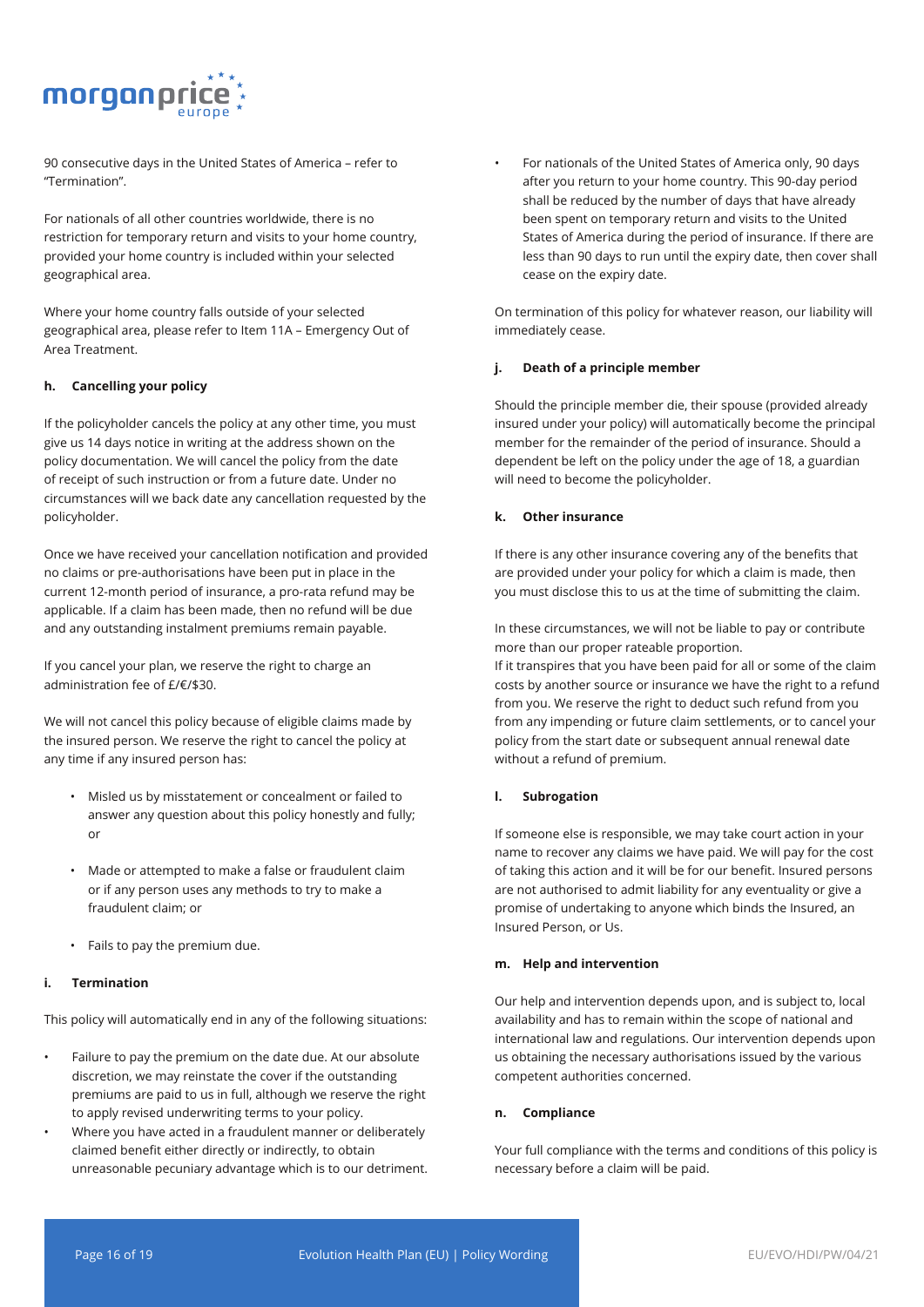

#### **o. Governing law**

This contract of insurance shall be governed and construed in accordance with Danish law unless we agree otherwise. The courts of Denmark alone shall have exclusive jurisdiction in any dispute.

#### **p. Sanctions**

No insurer shall be deemed to provide cover and no insurer shall be liable to pay any claim or provide any benefit hereunder to the extent that the provision of such cover, payment of such claim or provision of such benefit would expose that insurer to any sanctions, prohibition or restriction under United Nations resolutions or the trade or economic sanctions, laws or regulations of the European Union, or United Kingdom or United States of America to the extent such compliance is not prohibited by applicable law.

## **8 How to make a complaint**

If you feel we have not provided the level of service you expected, please follow the procedures outlined below:

- We consider a complaint to be any oral or written expression of dissatisfaction from a customer to an employee of Morgan Price (Europe) ApS, in connection with the provision of, or failure to provide, a service to the customer.
- You can notify us by telephone, face-to-face or in writing.

**Complaints Department Morgan Price (Europe) ApS Nybrogade 18 3. 1203 Kobenhavn K Denmark**

**Email: info@morgan-price.eu** 

**Tel: +44 (0) 1379 646730**

#### **How we deal with your complaint:**

- We will always respond in a courteous manner and we aim to resolve complaints within 3 business days following receipt (e.g. received Monday 10:00am, aim to resolve by Thursday 5:30pm).
- Occasionally, for more complex cases we need additional time to investigate the concerns raised. In such cases, we aim to acknowledge the complaint within 5 business days, providing the name of the person dealing with it, as well as an indication of when to expect the matter to be concluded.
- If we cannot resolve the matter within 8 weeks we will write explaining why and point out the next steps available to you (i.e. referring your complaint to the The Insurance Complaints Board).
- If more than 8 weeks from the date of your complaint has passed and you have not received a final response, or you are dissatisfied with the final response you received (at any stage of the process), you can refer your complaint to the The Insurance Complaints Board (contact details are shown below).

#### **How we will respond to your complaint:**

- If we can resolve your complaint within 3 business days following receipt, you will be sent a summary resolution communication, which will confirm the matter has been resolved and details of the The Insurance Complaints Board.
- Where we have been unable to resolve the complaint with 8 weeks, we will write to you formally providing details of our investigation and outcome. This response will explain our position clearly and in plain language. The response will also detail your rights to refer your complaint to the The Insurance Complaints Board.
- If we agree to pay any redress or compensation, we will do so promptly.

Where we have reasonable grounds to be satisfied that another firm is solely or jointly responsible for the issues raised, the complaint will be referred to them promptly on your behalf. We will inform you of the referral, provide their contact details and follow the matter up with them to make sure your concerns are properly addressed.

#### **What to do if you remain dissatisfied with our final response:**

Having received our final response, if you remain dissatisfied you may be entitled to refer your complaint to The Insurance Complaints Board. There is a complaint fee of DKK 200.

Visit their website at www.ankerforsikring.dk

Tlf: 33 15 89 00 (from 10am - 1pm)

Your complaint must be submitted in writing using the form which can be downloaded from their website: https://ankeforsikring.dk/ Sider/english.aspx

If the insurance contract has been concluded online, the complainant may also use the European Commission's platform for Online Dispute Resolution (ODR) using the following link: http://ec.europa.eu/consumers/odr/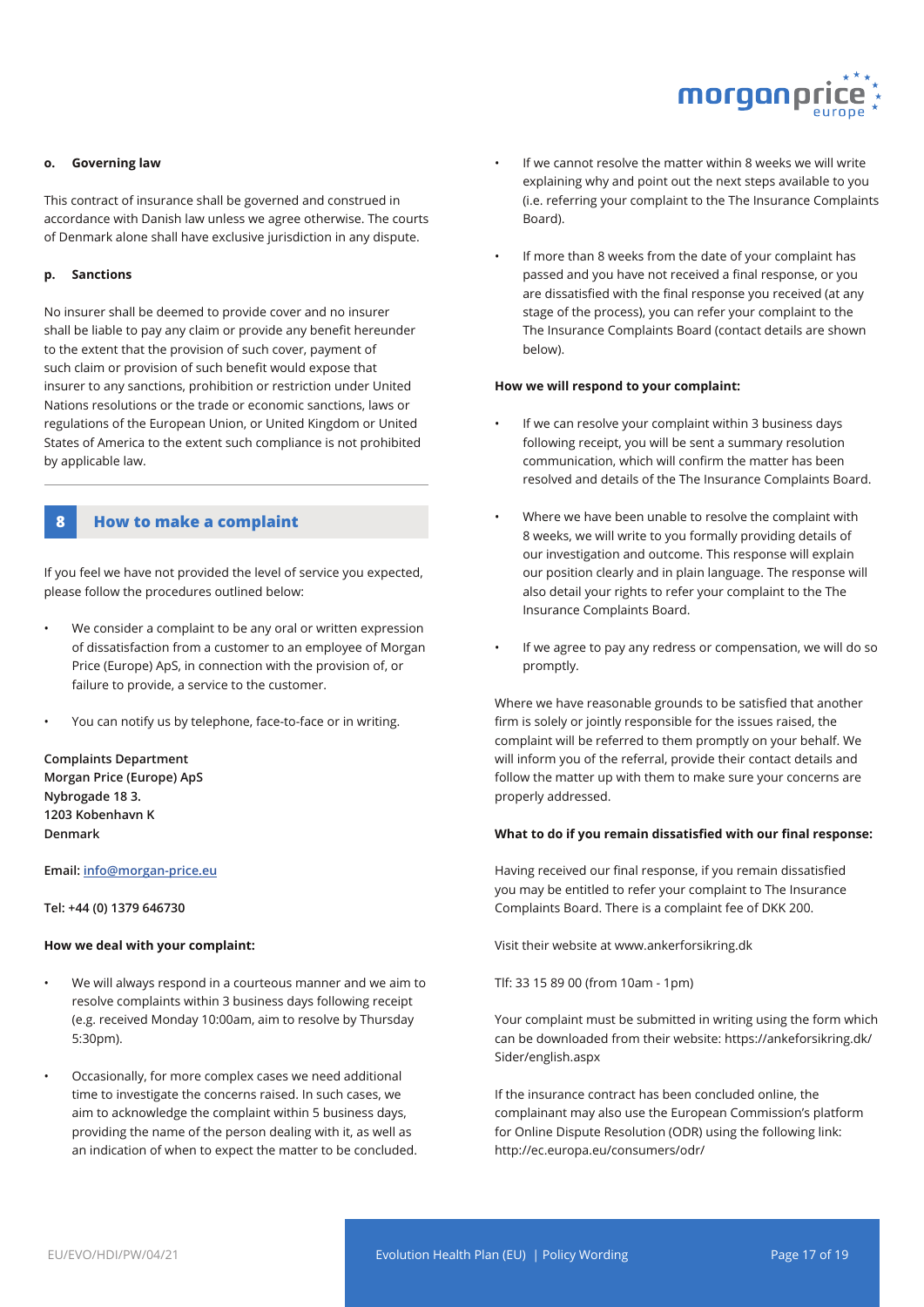

## **For all other complaints, please contact:**

**Complaints Officer HDI Global Specialty SE Podbielskistraße 396, 30659 Hannover, Germany**

**or send an email to complaints@hdi-specialty.com**